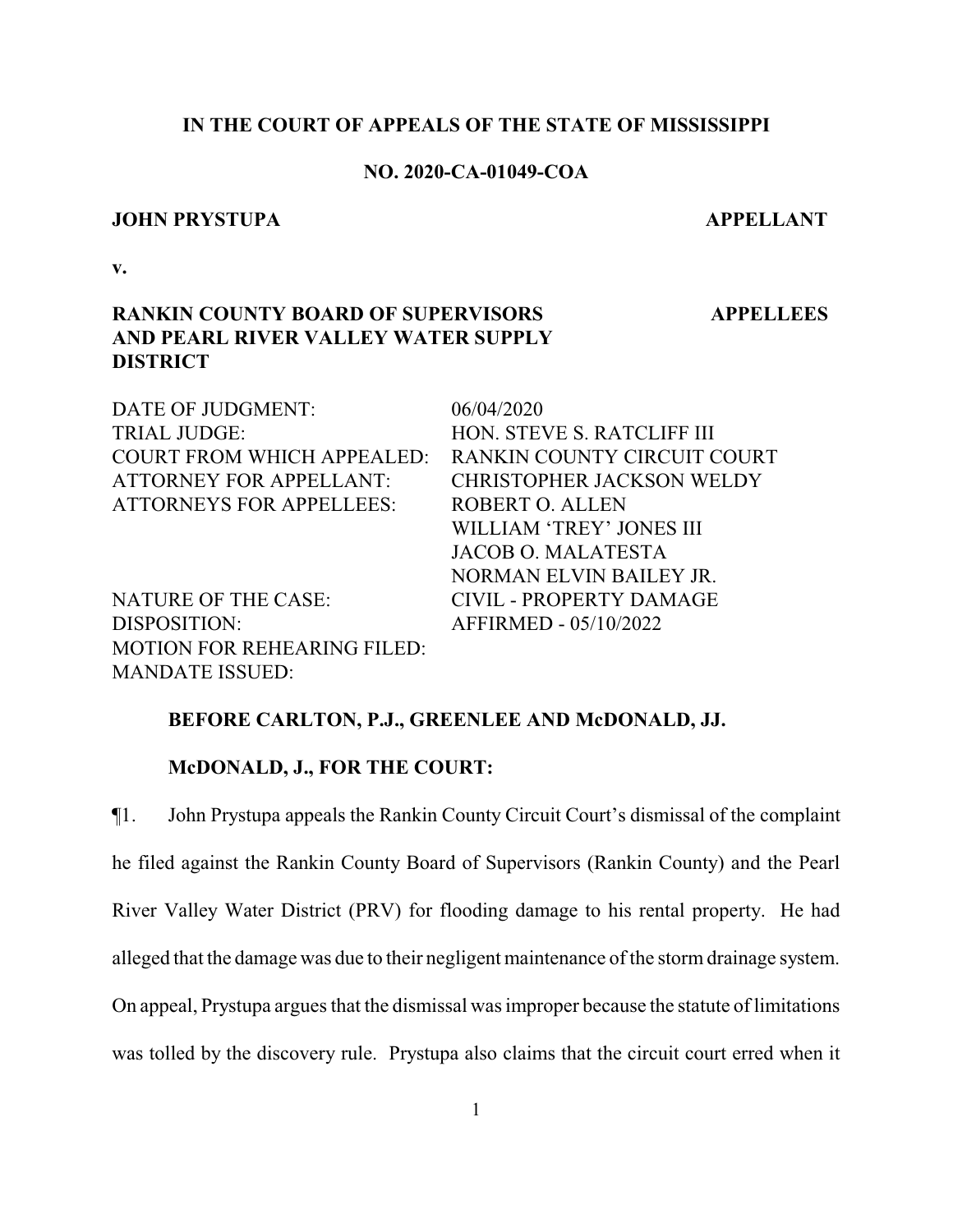denied his supplemental motion for leave to amend his complaint. Prystupa did not file that motion until after the circuit court dismissed his complaint with prejudice. Having reviewed the record, the arguments of counsel, and relevant precedent, we affirm the circuit court's rulings on both issues.

#### **Facts**

¶2. Prystupa owned rental property in Rankin County in the PRV service area. When his tenant left in February 2018, Prystupa discovered water damage to the rental home from storm-water drainage. He contacted PRV and reported that he had seen two drains fail to collect and remove the water from the street. According to Prystupa, PRV building department employee Steve Clark came out twice and told Prystupa that his property sat at the lowest point of intersecting streets and that the curb and drain had sunk in the street. According to Prystupa, Clark told him to divert the water off the property by using berms or drains in the ground.

¶3. Prystupa hired a foundation repair company, Structural Solutions, which on March 20, 2018, assessed the damage to the rental home at \$41,500 (\$30,000 to raise the home and \$11,500 to install adequate drainage). Prystupa claimed that he lost \$1,300 per month in rental income for each month the property remained vacant.

¶4. On April 11, 2018, Prystupa submitted the bill for the water damage with a letter to PRV in which he claimed that the district was liable because the drain near the property "is collapsed and broken brick can be seen from outside the street." He noted that the culvert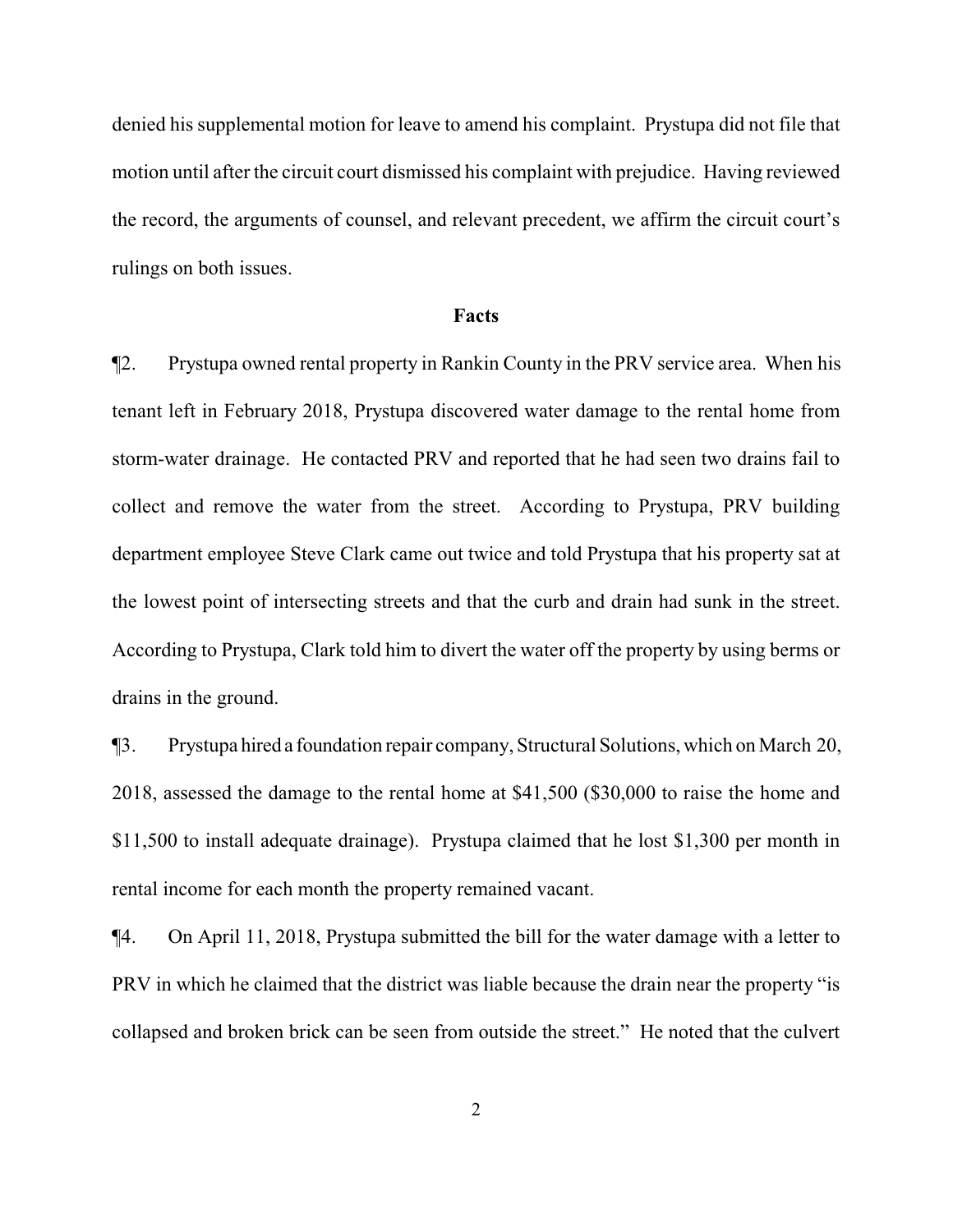was "sunken and not level with the street as is the normwith the surrounding drains" and that "the drain is obviously blocked." Prystupa said that he had repeatedly called PRV and requested that the drains be cleared, blown out and/or repaired, but PRV had done nothing. ¶5. According to PRV, Prystupa reported in June 2018 that Rankin County performed work on the storm drain and drainage ditch beside his property.

¶6. On August 1, 2018, Prystupa sent an email to PRV's attorney, Phillip Huskey, Mississippi Special Assistant Attorney General, to follow up on his claim. Huskey referred him to Lisa Wells of Cannon Cochran Management Services, Inc. (CCMSI), the claims administrator for PRV's insurance with the Mississippi State Tort Claims Board. On August 23, 2018, Wells emailed Prystupa saying that Rankin County was responsible for maintenance in his subdivision and that she trusted he had filed a claim with Rankin County "as she had previously suggested." She said that her investigation was not complete, but thus far, she had not found any negligence by PRV.

¶7. In September 2018, Prystupa contacted the Rankin County Road Department, which sent Dale Hill to visit the property. According to Prystupa, Hill saw water flow from three directions and "a blockage that prevented the water from the street to adequately drain." Hill reported this to the road manager who contacted the county engineer. They determined that the county did not have the right of way to perform the repairs needed to clear the blockage and that it was PRV's responsibility to do so. Hill communicated this to Prystupa and offered to contact PRV's building department to let it know where the blockage may be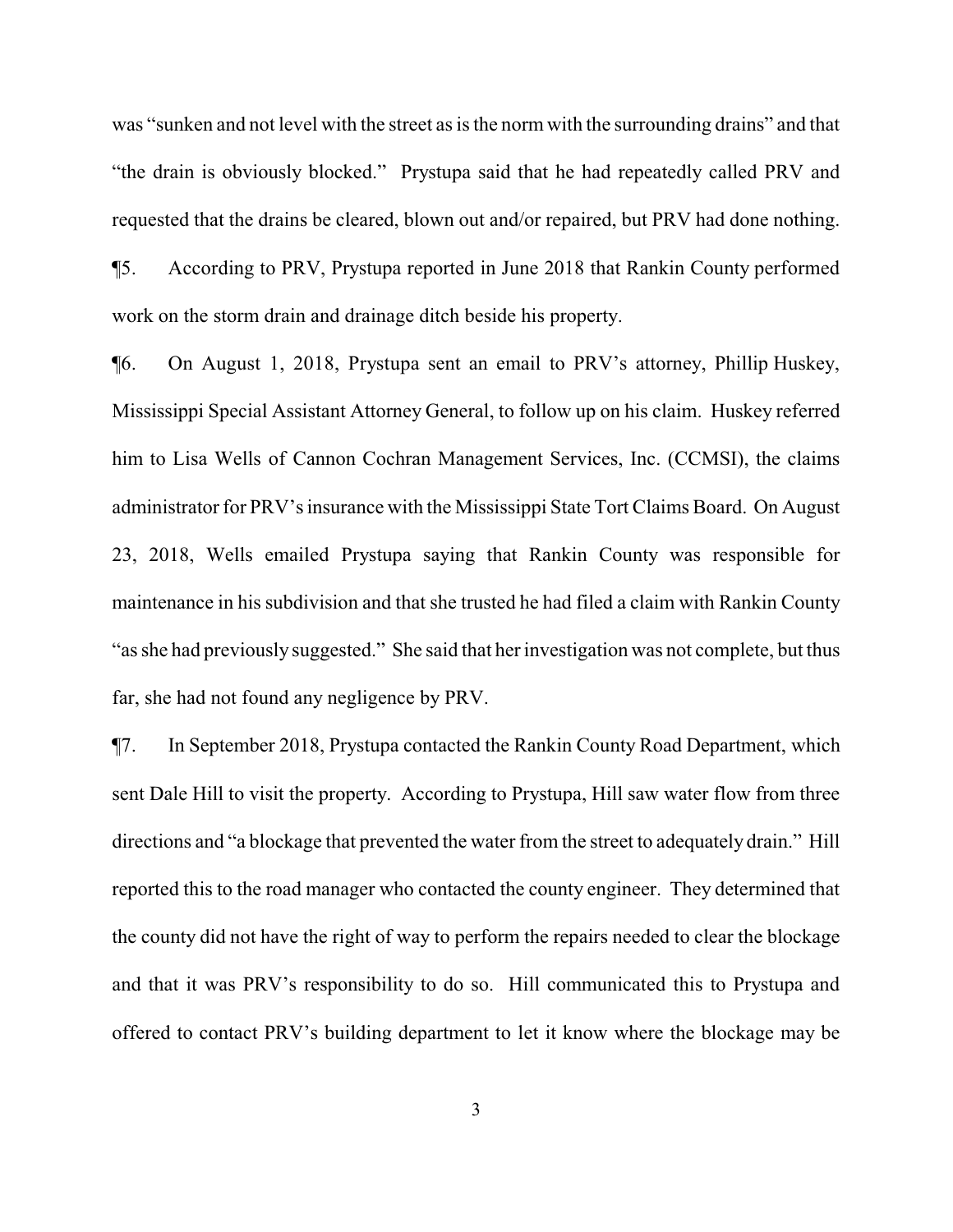located so that it could be cleared to prevent the flooding. In October 2018, Rankin County Road Supervisor Steve Harrison confirmed this information with Prystupa. He told Prystupa that Rankin County could only attempt repairs to the drain a few feet into the easement. After three to six feet, PRV had the right of way, and Rankin County was not allowed to conduct any repairs on the pipe beyond that. Prystupa said, "Steve Harrison also walked the ditch behind the property and saw where the culvert should be and he could tell the pipe was blocked because there was no outlet on the side of our property."

¶8. Prystupa reported his contacts with Rankin County and its findings to Lisa Wells via an October 31, 2018 email. He pressed his negligent maintenance claim against PRV.

¶9. According to Prystupa, in November 2018, Rankin County tried to help by creating a berm to divert some of the water but that did not fix the problem. Prystupa said he emailed Wells about the status of his claim several times thereafter.

¶10. On January 23, 2019, Wells sent Prystupa a certified letter denying the claim. She said that in 1988, Rankin County accepted several public roads and streets for maintenance, including the streets in his subdivision. She further said that Rankin County had the power to drain water off the public roads through and over the adjacent lands pursuant to Mississippi Code Annotated section 65-7-63 (Rev. 2012) and that a drainage easement existed on Prystupa's property.<sup>1</sup> In the letter, Wells noted that Prystupa had said in June that

<sup>&</sup>lt;sup>1</sup> In the complaint he filed later, Prystupa alleged that in 1977, PRV leased the use of its pipes to the Pelahatchie Woods Subdivision but reserved the right to have free access to the leased premises for inspection and maintenance. Prystupa also alleged that Rankin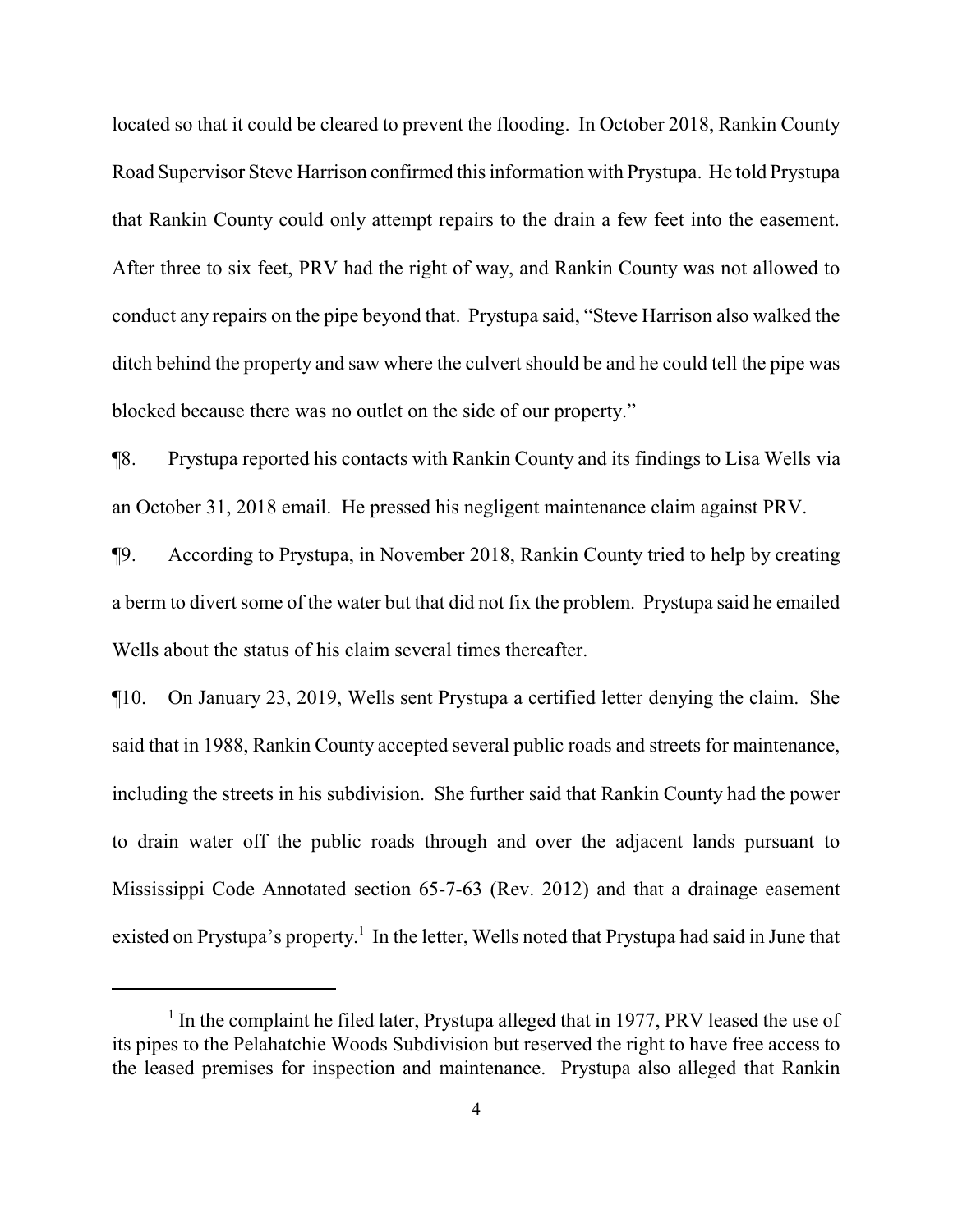Rankin County employees worked on the drainage culvert and ditch, and in October 2018, they made a small berm in the front yard to channel water to the storm drain. Wells specifically stated, "*The District did not perform any of this work, but did observe the interior of the storm drain with a camera in October, 2018. No blockages were found.*" (Emphasis added). Wells concluded that PRV employees were in no way responsible for the damages Prystupa sought.

¶11. In response to Wells's letter, Prystupa emailed her and her supervisor at CCMSI, John Burns, on January 30, 2019, and requested a copy of the footage of PRV's video camera investigation. On February 5, 2019, Prystupa emailed Burns directly, again requesting the video camera footage. On that same day, Wells responded and referred Prystupa back to PRV, saying that it owned any such footage and she did not have a copy of it.

¶12. On February11, 2019, Prystupa emailed Huskeyat theMississippiAttorney General's office, asking him what he needed to do to obtain the video footage. Huskey replied on February 12, 2019, telling Prystupa that the maintenance crew viewed the footage in realtime and did not record it. Prystupa replied the same day, saying that he doubted what the crew may have seen because of his past experience with PRV's failure to unclog pipes.

¶13. On March 13, 2019, Craig Slay, the attorney for the Rankin County Board of Supervisors, wrote Prystupa concerning the board's discussion of his drainage issue. Slay

County accepted the roads in the subdivision, which included their maintenance, and that a drainage easement existed on Prystupa's property so that the roads could be properlydrained.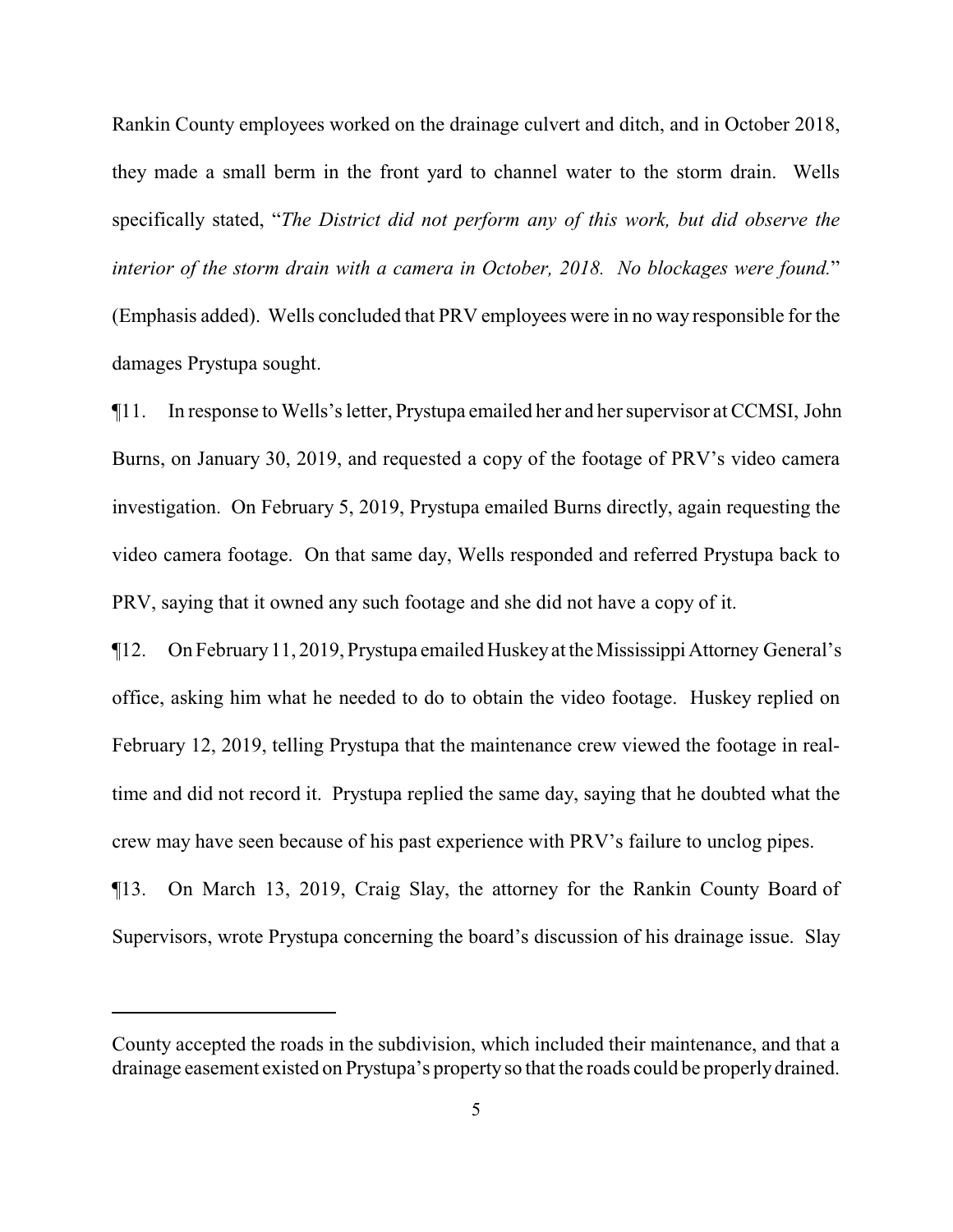indicated that the county road manager, its consulting engineer, and the supervisor of the district where the property was located had visited the area. Based on their review, they concluded that the issue was the result of conditions associated with drainage infrastructure located outside the street or street right of way. Slay said that Rankin County had no legal authority to enter onto private property to repair the drainage problem.

¶14. The record contains no information about what, if anything, Prystupa did after March until June 2019, when he hired a plumbing company, Weiand Plumbing, Inc., which found that the storm drain behind his property was crushed. There is no written report of Weiand's findings other than an invoice for Weiand's service call which states "found that the storm drain is crushed behind [the] backyard."

¶15. Prystupa retained counsel in June 2019, but no notice of claim letters pursuant to the Mississippi Tort Claims Act (MTCA) were sent to PRV or Rankin County until October 17, 2019. He demanded \$91,047.55 to repair the damages to the house and property, plus lost rent of \$29,400, for a total of \$120,447.55.

#### **Procedural History**

¶16. On March 2, 2020, Prystupa filed a complaint pursuant to the MTCA. He sought damages from both PRV and Rankin County for negligent maintenance of the drainage system. Prystupa asserted that his complaint was not barred by the statute of limitations because of the continuing tort doctrine, i.e. that the property has been and is continuously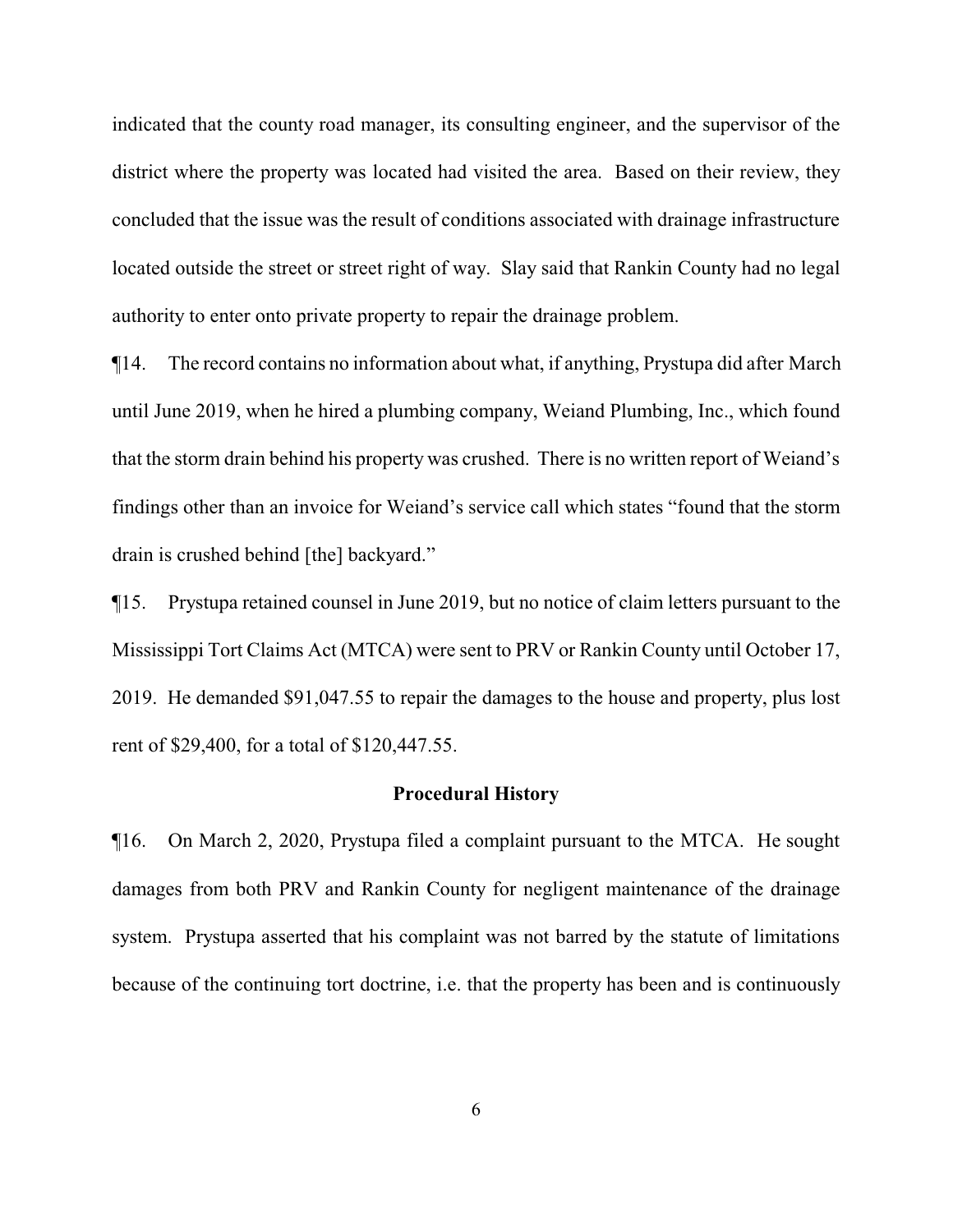damaged with each rain.<sup>2</sup>

¶17. On March 30, 2020, and April 5, 2020, PRV and Rankin County each filed motions to dismiss on the grounds that Prystupa's claims were time-barred and the statute of limitations was not tolled by operation of the "discovery rule." In his response, Prystupa argued that the limitations period did not begin to run until June 6, 2019, the dayWeiand told him that the drain was crushed.

¶18. PRV and Rankin County noticed the motions to dismiss for hearing on May 27, 2020. Prior to the hearing date, on May 13, 2020, Prystupa filed a motion to amend his complaint to add claims for trespass and nuisance. PRV and Rankin County both responded on May 22, 2020, and argued that the proposed amendment was futile.

¶19. Prystupa did not notice his motion to amend for hearing, and he never mentioned it during the May 27, 2020 hearing on PRV and Rankin County's motions. After hearing arguments of counsel, the circuit court dismissed Prystupa's complaint, finding that Prystupa knew of his injury in February and March 2018. The circuit court noted that even if the oneyear MTCA statute of limitations began running on April 11, 2018, when Prystupa sent PRV notice of his damages, his March 2, 2020 complaint was untimely. The circuit court entered its dismissal order on June 4, 2020.

¶20. On June 15, 2020, Prystupa filed a motion to alter or amend the judgment pursuant to Rule 59(e) of the Mississippi Rule of Civil Procedure. In it, he argued that PRV had

<sup>&</sup>lt;sup>2</sup> Prystupa did not raise or argue continuing-tort tolling on appeal.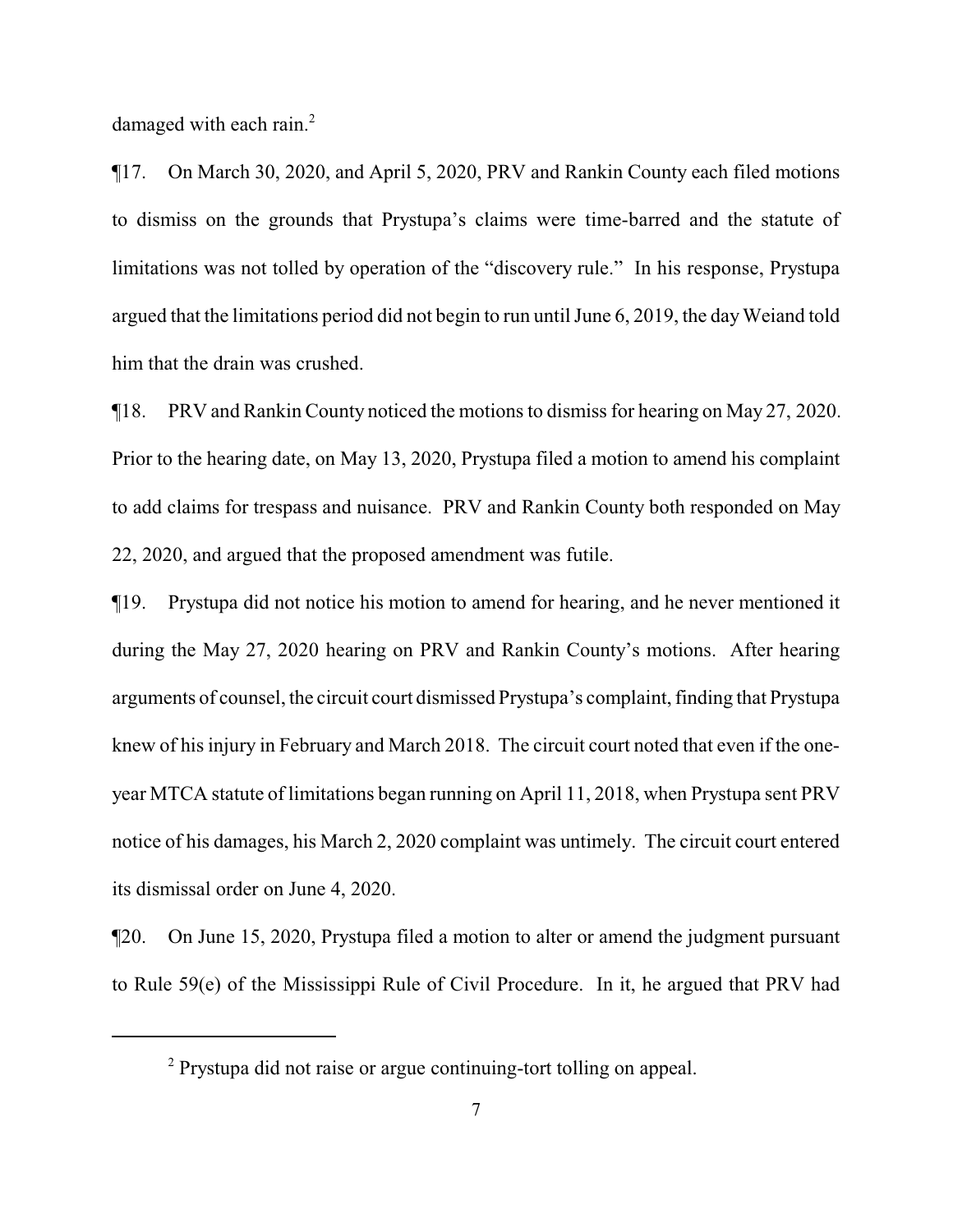fraudulently concealed its involvement in the negligent maintenance of the drain when PRV indicated that a crew had used a camera to inspect the drain and said there was no blockage. He also filed a supplemental motion for leave to amend his complaint<sup>3</sup> on June 16, 2020, in which he sought to add allegations of fraudulent concealment and a takings claim based on the same facts alleged in the original complaint.

¶21. PRV and Rankin County responded to both motions, arguing that Prystupa had never asserted these claims until after the court had granted their motions to dismiss and that Prystupa was well aware of and was actively attempting to recover for his claims during the time of the alleged concealment. PRV and Rankin County also argued that Prystupa's motion failed because the case had been dismissed with prejudice, and the circuit court no longer had jurisdiction.

¶22. After a hearing on August 12, 2020, the circuit court denied Prystupa's Rule 59(e) motion and his supplemental motion to amend the complaint in a bench ruling and order. The order itself was brief, but the circuit court judge said this from the bench:

There was a discovery of this, if I remember, in April of 2018. There were some e-mails, some letters sent. There was actually a notice of claim filed with Pearl River Valley at that time. You talked about the due diligence. There were some acts that were made by your client, but I don't think it rose to the level of due diligence in finding out really what it is. But at that time in 2018, he knew he had a problem. He made the allegation in the notice that, okay, Rankin County Board of Supervisors or Rankin County and Pearl River

<sup>&</sup>lt;sup>3</sup> Prystupa had previously filed a motion for leave to amend his complaint to add claims of nuisance and trespass.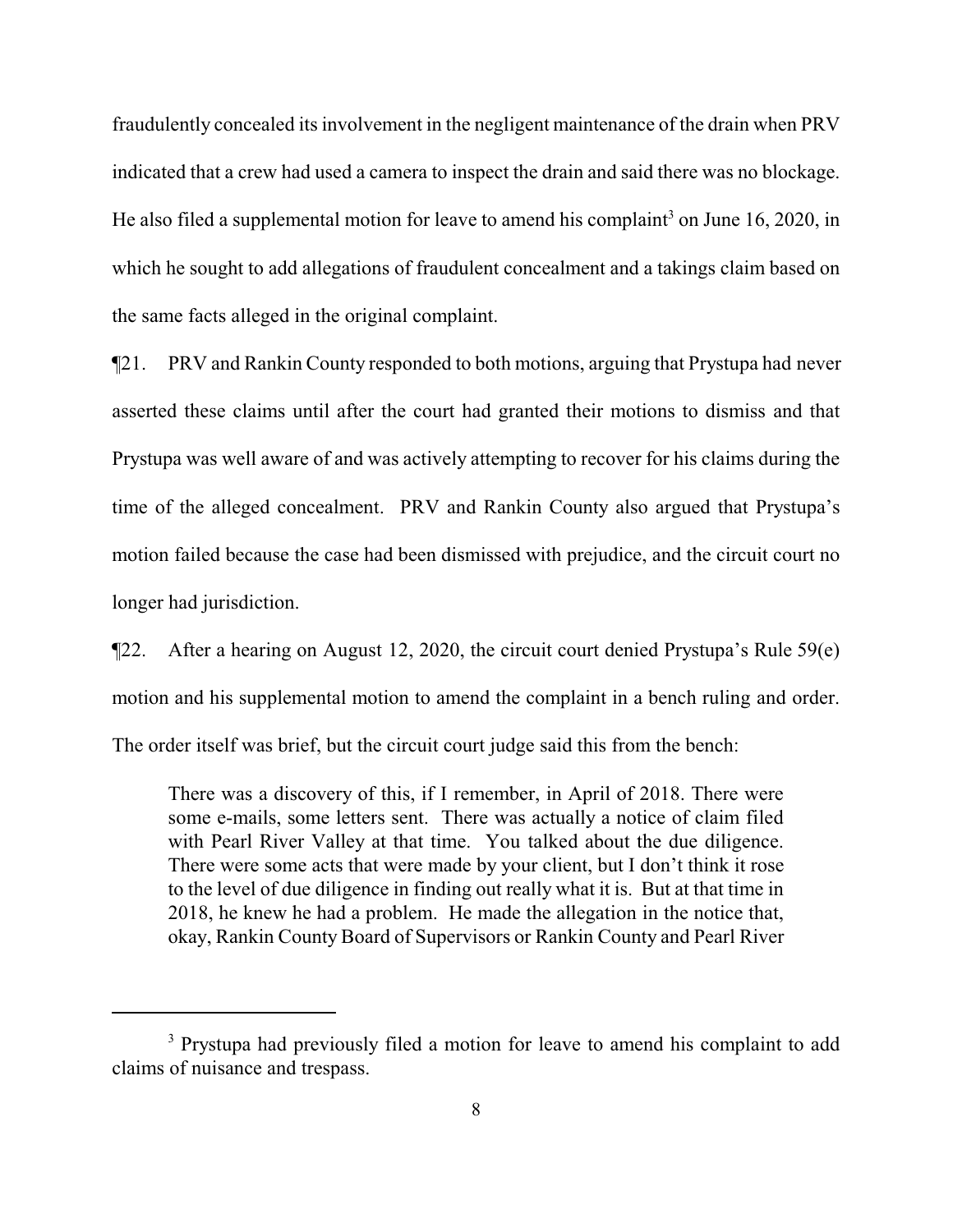Valley, we've got a problem here and it's your fault.<sup>[4]</sup> And yet, of course, we've got a statute of limitations, and that statute of limitations ran. I don't think that either party was sitting there just looking at the clock tick away, but, of course, those parties do know what those statutes are. You're correct about that. But, you know, that's one of the reasons why I wish people would -- if he had gotten ahold of you quicker there might be a different outcome here. But I don't think I made a mistake in this. I looked back at it. I actually even told my staff attorney that if she felt like I needed to take another look at this I would be glad to do it, but the more I looked at it the more I was convinced that I did make the right decision on that, that the statute of limitations had run.

And as far as addressing your motion to amend the complaint, what you're asking for, let me go ahead and set aside my judgment to dismiss, then you can amend your complaint to do it like you wish you would have done it in the beginning. That's just not going to happen. . . .

It's obvious that he was aware of the injury. He even said I know whose fault it is; I'm sending this claim in. And if there's nothing filed, that statute is going to run.

¶23. After the circuit court denied both of Prystupa's post-dismissal motions, Prystupa appealed. He raises two issues: (1) whether the trial court erred as a matter of law by ruling that in this case the discovery rule did not toll the application of the MTCA's statute of limitations; and (2) whether the trial court abused its discretion by denying him leave to amend the complaint.

# **Standard of Review**

¶24. "The circuit court's grant of a motion to dismiss based upon the statute of limitations presents a question of law to which this Court applies de novo review." *McNair v. J.F.M.,*

<sup>&</sup>lt;sup>4</sup> It is unclear what "notice" the circuit court was referring to. Prystupa's April 10, 2018 letter was addressed to PRV only. However, on October 17, 2019, Prystupa sent MTCA notice of claim letters to both PRV and Rankin County.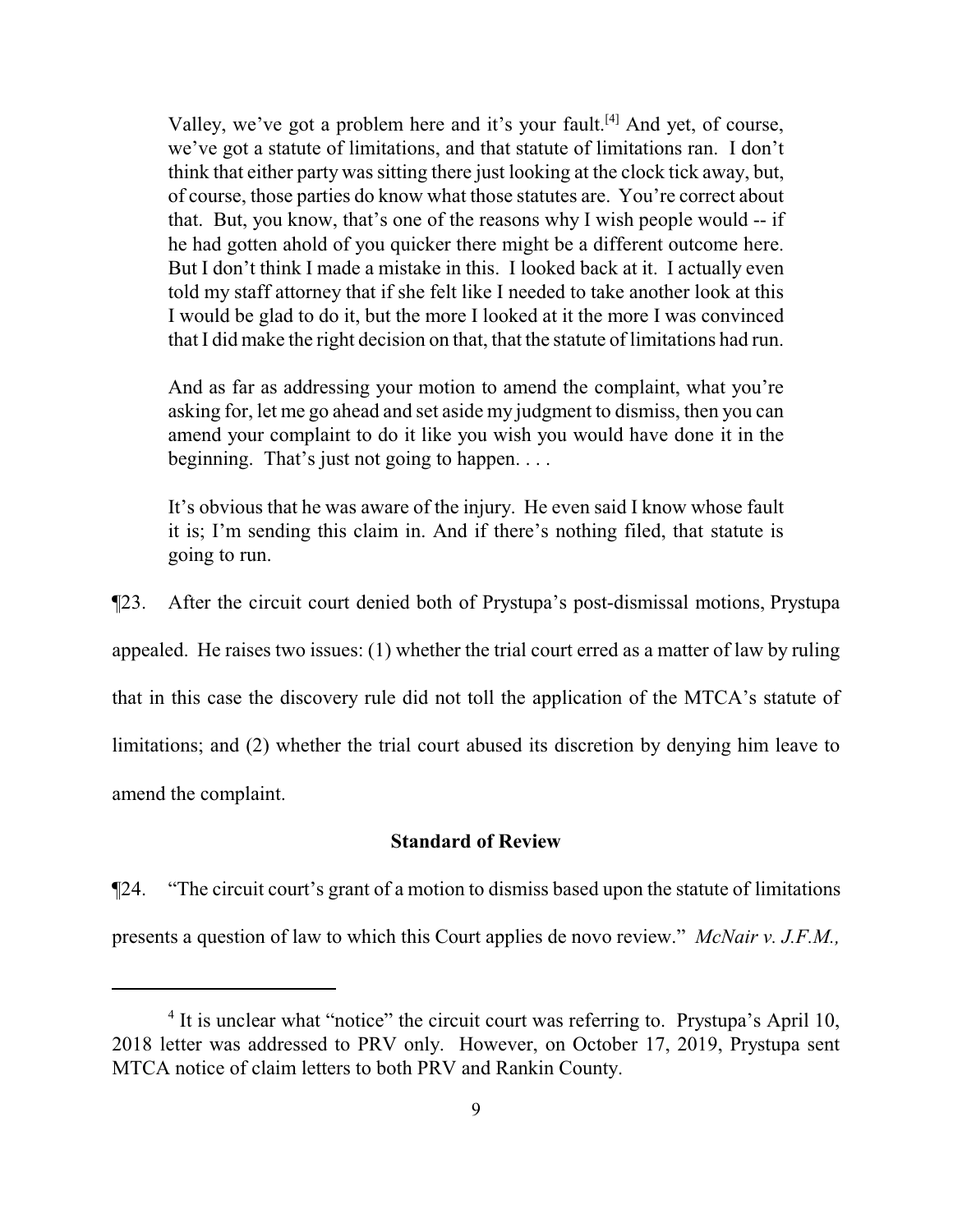*Inc.*, 323 So. 3d 1154, 1157 (¶7) (Miss. Ct. App. 2021) (quoting *Anderson v. R & D Foods Inc.*, 913 So. 2d 394, 397 (¶7) (Miss. Ct. App. 2005)). "The trial court's denial of a motion to amend a complaint is subject to an abuse of discretion standard of review." *Spiers v. Oak Grove Credit, LLC*, 328 So. 3d 645, 650 (¶10) (Miss. 2021) (quoting *Taylor Mach. Works, Inc. v. Great Am. Surplus Lines Ins. Co.*, 635 So. 2d 1357, 1362 (Miss. 1994)).

#### **Discussion**

# **I. Whether Prystupa's negligence suit against PRV and Rankin County was barred by the statute of limitations.**

*A. Tolling*

¶25. On March 2, 2020, Prystupa filed his lawsuit for flooding that occurred on his property in 2018 due to the alleged failure of either PRV or Rankin County to maintain the drainage system. Prystupa argues that because his injury was latent, his statute of limitations for filing was tolled under the "discovery rule." We disagree.

¶26. Prystupa asserted a negligence claim under the MTCA, which has a one-year statute of limitations.<sup>5</sup> "A claim of negligence under the MTCA has the four general components

<sup>5</sup> The MTCA statute of limitations is found at Mississippi Code Annotated section 11- 46-11(3)(a) (Rev. 2019):

All actions brought under this chapter shall be commenced within one (1) year next after the date of the tortious, wrongful or otherwise actionable conduct on which the liability phase of the action is based, and not after, except that filing a notice of claim within the required one-year period will toll the statute of limitations for ninety-five (95) days from the date the chief executive officer of the state entity or the chief executive officer or other statutorily designated official of a political subdivision receives the notice of claim.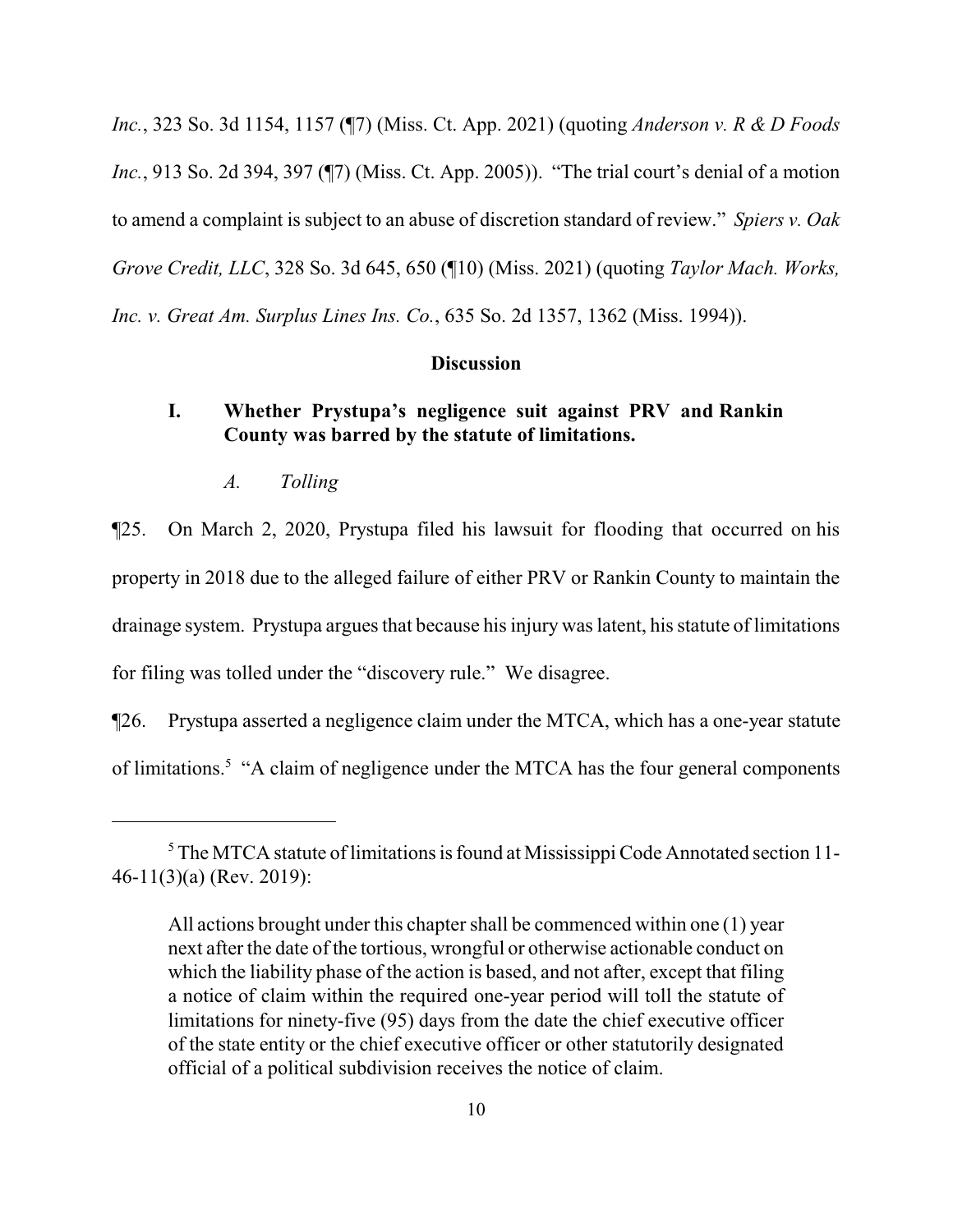of any negligence claim: duty, breach, causation, and damages." *Calhoun v. Miss. Transp. Comm'n*, 314 So. 3d 181, 185 (¶17) (Miss. Ct. App. 2021) (quoting *Smith v. Harrison County*, 67 So. 3d 815, 819 (¶13) (Miss. Ct. App. 2011)). To determine whether Prystupa timely filed his case, we must determine when his statute of limitations began to run and if it was tolled.

¶27. Some statutes creating causes of action contain specific tolling provisions or language to assist in determining when a statute of limitations begins to run. For example, under Mississippi Code Annotated section 15-1-36(2) (Rev. 2019),<sup>6</sup> actions for medical negligence filed against non-public parties must be brought "within two (2) years from the date of the alleged act, omission or neglect shall or with reasonable diligence might have been first known or discovered. . . ." For causes of action subject to a "catch-all" three-year statute of limitations, a tolling provision for latent injuries is found in Mississippi Code Annotated section 15-1-49(2) (Rev. 2019):

In actions for which no other period of limitation is prescribed and which involve latent injury or disease, the cause of action does not accrue until the plaintiff has discovered, or by reasonable diligence should have discovered, the injury.

"A latent injury is defined as one where the plaintiff is precluded from discovery of the harm or injury because of the secretive or inherently undiscoverable nature of the wrongdoing in question, or when it is unrealistic to expect a layman to perceive the injury at the time of the

<sup>&</sup>lt;sup>6</sup> The statute also includes a provision that tolls fraudulently concealed causes of action. Miss. Code Ann. § 15-1-36(2)(b).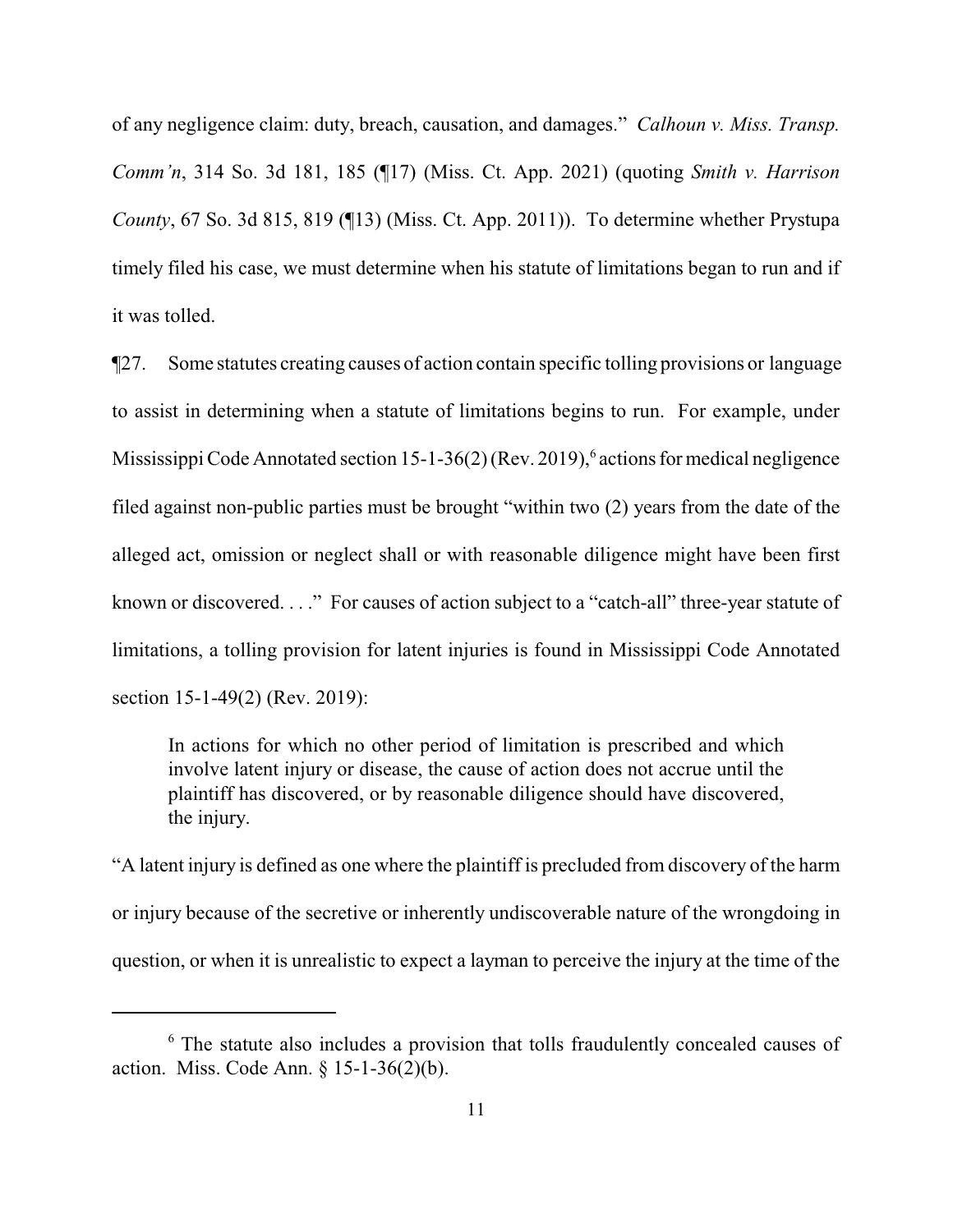wrongful act." *Reeg v. Keel*, 174 So. 3d 309, 313 (¶14) (Miss. Ct. App. 2015).<sup>7</sup>

¶28. The MTCA does not contain a specific tolling provision, and with its one-year limitations period, it is not subject to the statutory tolling in section 15-1-49. But in *Barnes v. Singing River Hospital*, 733 So. 2d 199, 205 (¶19) (Miss. 1999), the Mississippi Supreme Court chose to incorporate a "discovery rule" into the body of MTCA law to toll actions for latent injuries brought under the MTCA. It said:

Thus, where an injury or disease is latent, a determination of when the statute of limitation begins to run focuses not on the time of the negligent act or omission, but on when the plaintiff discovers the injury or disease. Moreover, knowledge that there exists a casual relationship between the negligent act and the injury or disease complained of is essential because it is well-established that prescription does not run against one who has neither actual nor constructive notice of facts that would entitle him to bring an action.

*Id*. at 204 (¶15) (internal quotations marks omitted).

¶29. In *Caves v. Yarborough*, 991 So. 2d 142 (Miss. 2008), the supreme court articulated the reasoning for this judicially created tolling for MTCA actions and the difference between it and other statutory tollings. The Supreme Court examined language in the MTCA which specifically states that actions "shall be commenced within one (1) year next *after the date of the tortious, wrongful or otherwise actionable conduct*. . . ." *Id*. at 147 (¶18) (emphasis added) (quoting Miss. Code Ann. § 11-46-11(3)). After considering the meaning of the terms "tortious," "wrongful," and "otherwise actionable," the supreme court then concluded that, "in applying the statutory language of the MTCA, the statute of limitations for claims

 $<sup>7</sup>$  Latent injury will be discussed more fully in paragraphs 34 through 37.</sup>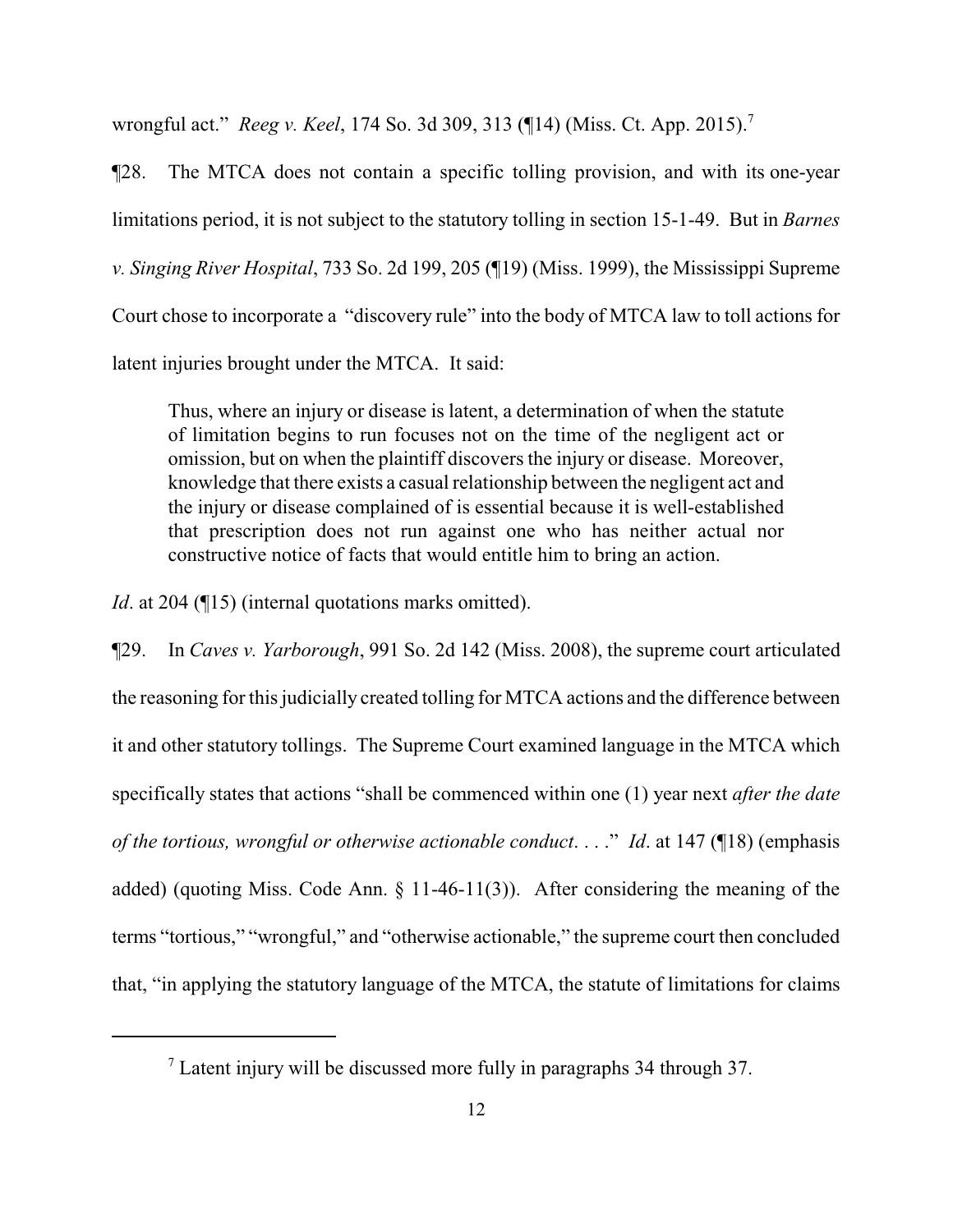thereunder begins to run when all the elements of a tort, or cause of action, are present." *Id*. at (¶22).

¶30. The *Caves* court then discussed what a plaintiff had to discover to trigger the running of the MTCA statute of limitations, and noted that "not all discovery rules are created equal." *Id.* at 154 (¶48). The supreme court said that in products liability cases, which apply the tolling of section 15-1-49(2), the cause of action accrues and the statute of limitations begins when the plaintiff can reasonably be held to have knowledge of his injury or disease. *Id*. at (¶51). In medical malpractice cases, a patient has two years to file from the date of the alleged act, omission, or neglect. *Id*. at 154 (¶49). Comparing the two, the supreme court noted that the medical negligence provision focused on the discovery of the date of the wrongful conduct, and section 15-1-49 focused on the date of discovery of the injury or disease. *Id*. at 155 (¶52). To determine which should apply in MTCA tolling, the Court relied on *Barnes* and held that "the limitations period for MTCA claims does not begin to run until all the elements of a tort exist, and the claimant knows or, in the exercise of reasonable diligence, should know of both the injury and the act or omission which caused it." *Id*. at  $($ [53).

¶31. In a recent MTCA medical negligence case, the supreme court cited *Caves* and again said that the focus of the MTCA discovery rule is not on the date of a specific diagnosis, "but rather the date on which the plaintiff knew or should have known she was injured and that defendant's negligent conduct caused the injury." *McLeod v. Millette*, 301 So. 3d 568, 574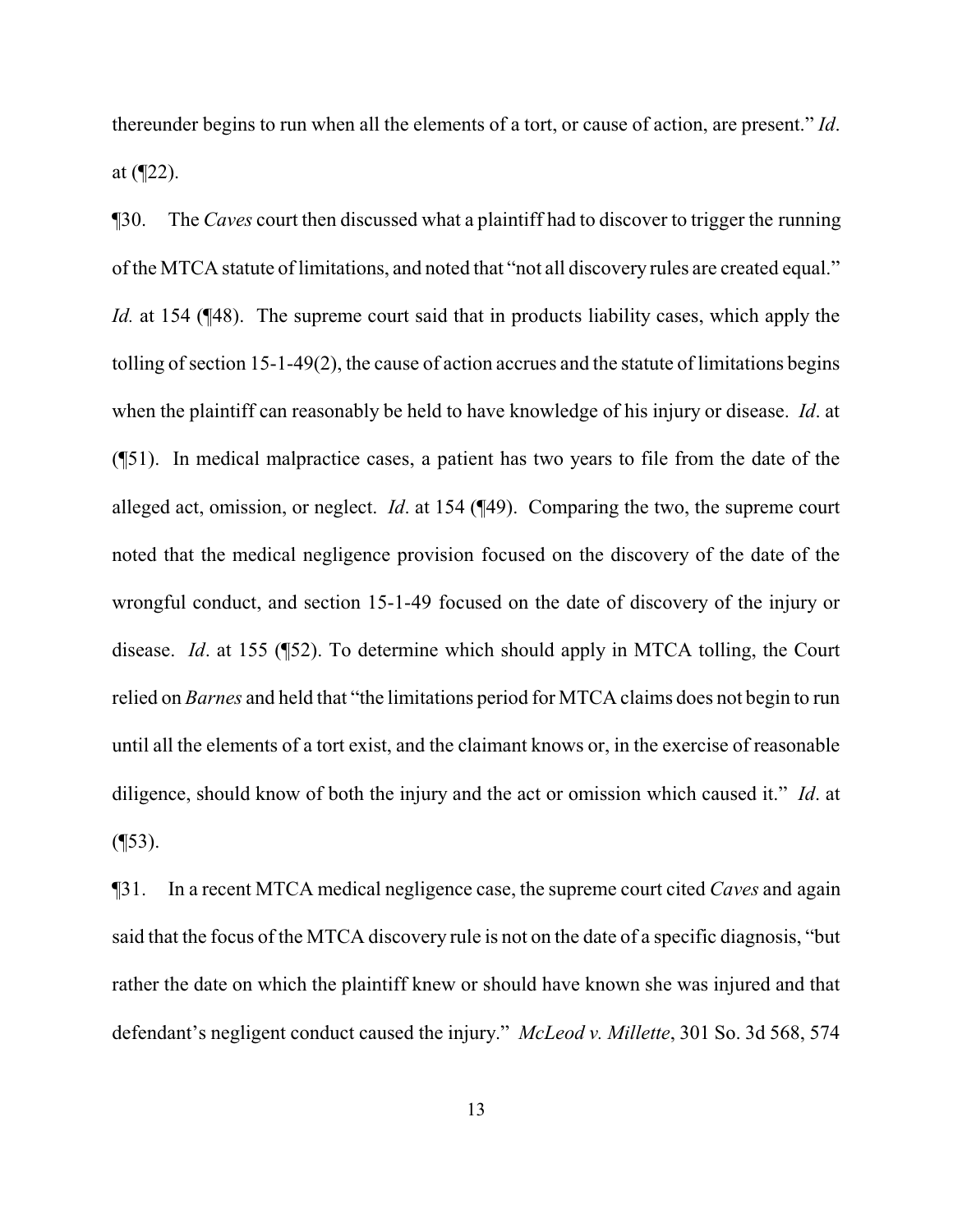(¶19) (Miss. 2020). Moreover, "the discovery rule will toll the statute of limitations until a plaintiffshould have reasonably known of some negligent conduct, even if plaintiff does not know with absolute certainty that the conduct was legally negligent." *Id*. at 573 (¶19) (internal quotation marks omitted).

¶32. Even before *Caves*, the supreme court applied these principles that a cause of action is tolled until a plaintiff knew of his injury and its suspected cause in a property flooding case brought under the MTCA. *Punzo v. Jackson County*, 861 So. 2d 340 (Miss. 2003). In that case, Punzo's home first flooded in 1995, then twice in 1998. *Id*. at 342 (¶5). On September 9, 1999, Punzo sent a notice of claim to the county and filed suit on December 8, 1999. *Id*. at 342-43 (¶7). The county filed a motion for summary judgment based on the one-year statute of limitations, and Punzo responded that the MTCA discovery rule applied, tolling the statute of limitations. *Id*. at 343 (¶8). He said he had no way of knowing that the county was responsible for the flooding on his property until September 12, 1998, when a neighbor and a former county supervisor told him of the county's 1991 modification to a nearby bridge which Punzo then learned caused his flooding.<sup>8</sup> *Id*. at 344 (14). On appeal, the supreme court noted that Punzo filed suit within one year of his discovery of the potential cause of his flooding. *Id.* at 346 (¶21). Quoting *Barnes*, the supreme court said that when the injury is latent, the focus is on the plaintiff's discovery of it, along with the knowledge of a causal

<sup>8</sup> Until this time, Punzo's flooding had coincided with hurricanes which led him to believe the flooding had natural causes. *Id*. at 342-43 (¶¶5-6).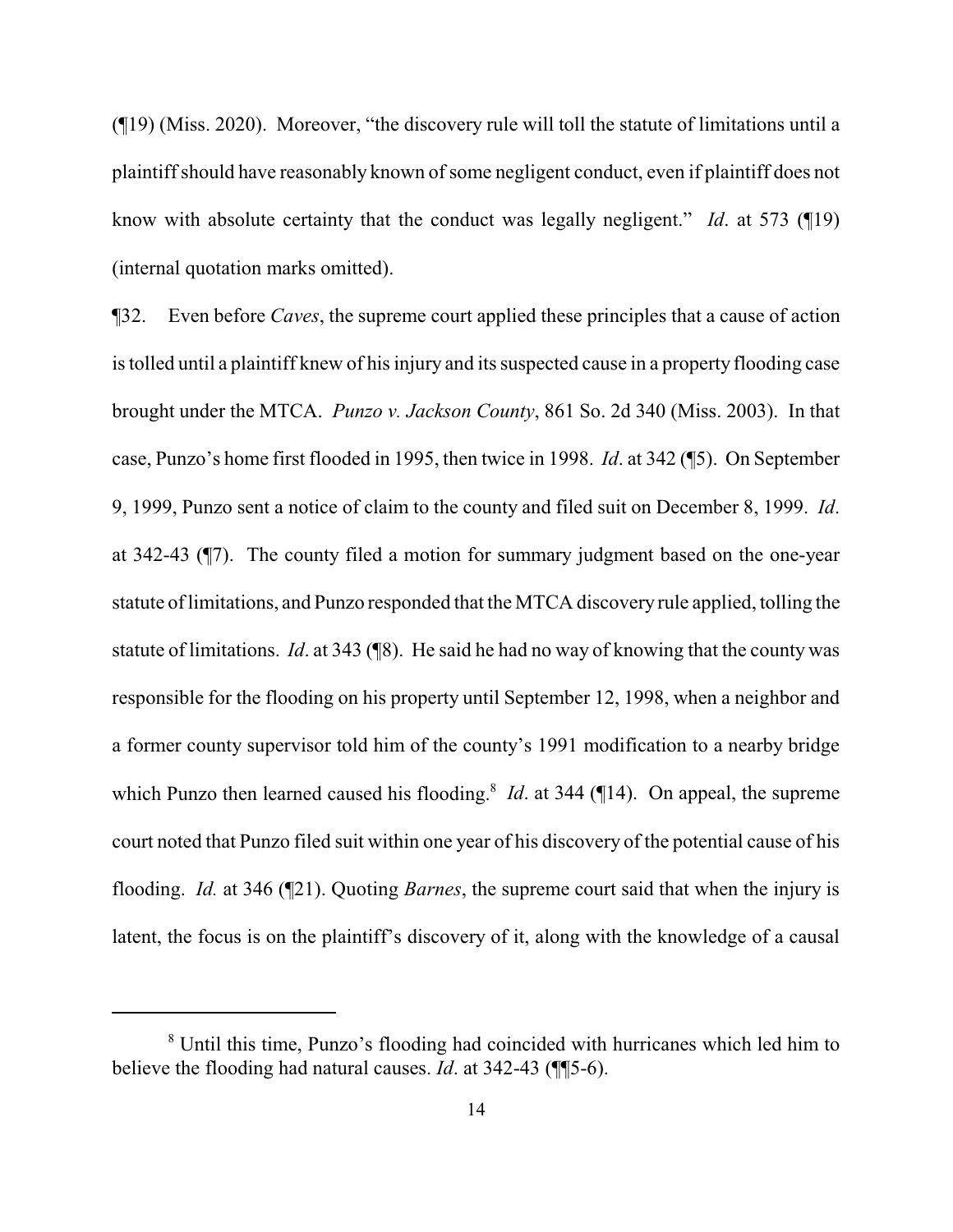relationship between it and some negligent act. *Id*. at 344 (¶16). The supreme court said:

There may be rare cases where the patient is aware of his injury prior to the expiration of the limitations period, but does not discover and could not have discovered with reasonable diligence the act or omission which caused the injury. In such cases, the action does not accrue until the latter discovery is made.

*Id*. at 346 (¶19) (quoting *Smith v. Sanders*, 485 So. 2d 1051, 1052-53 (Miss. 1986)). The supreme court held that one flood did not create enough notice of an actionable claim's existence or someone's fault. *Id*. at (¶20). The supreme court also held that six months after his third flood in September 1998, Punzo learned of the alleged cause, gave notice, and timely filed suit. *Id*.

¶33. Even though statutory tolling under section 15-1-49 and MTCA judicially-created tolling are both referred to as "discovery rules," it is important to apply the correct discovery rule depending on the cause of action pleaded. The statute of limitations begins to run on MTCA actions when a plaintiff knew or should have known of his injury and the wrongful act(s) that caused it. This should not be confused with statutory tolling under section 15-1- 49, which requires knowledge of the injury alone. The supreme court made this clear in *Tupelo v. O'Callaghan*, 208 So. 3d 556 (Miss. 2017), where O'Callaghan brought an inverse condemnation claim under the Takings Clause of the Mississippi Constitution. *Id*. at 558 (¶1). The supreme court held that a takings claim was subject to the three-year statute of limitations under section 15-1-49. *Id*. at 568 (¶35). In discussing when the statute of limitations began to run, the court said that under section 15-1-49, "the proper inquiry . . .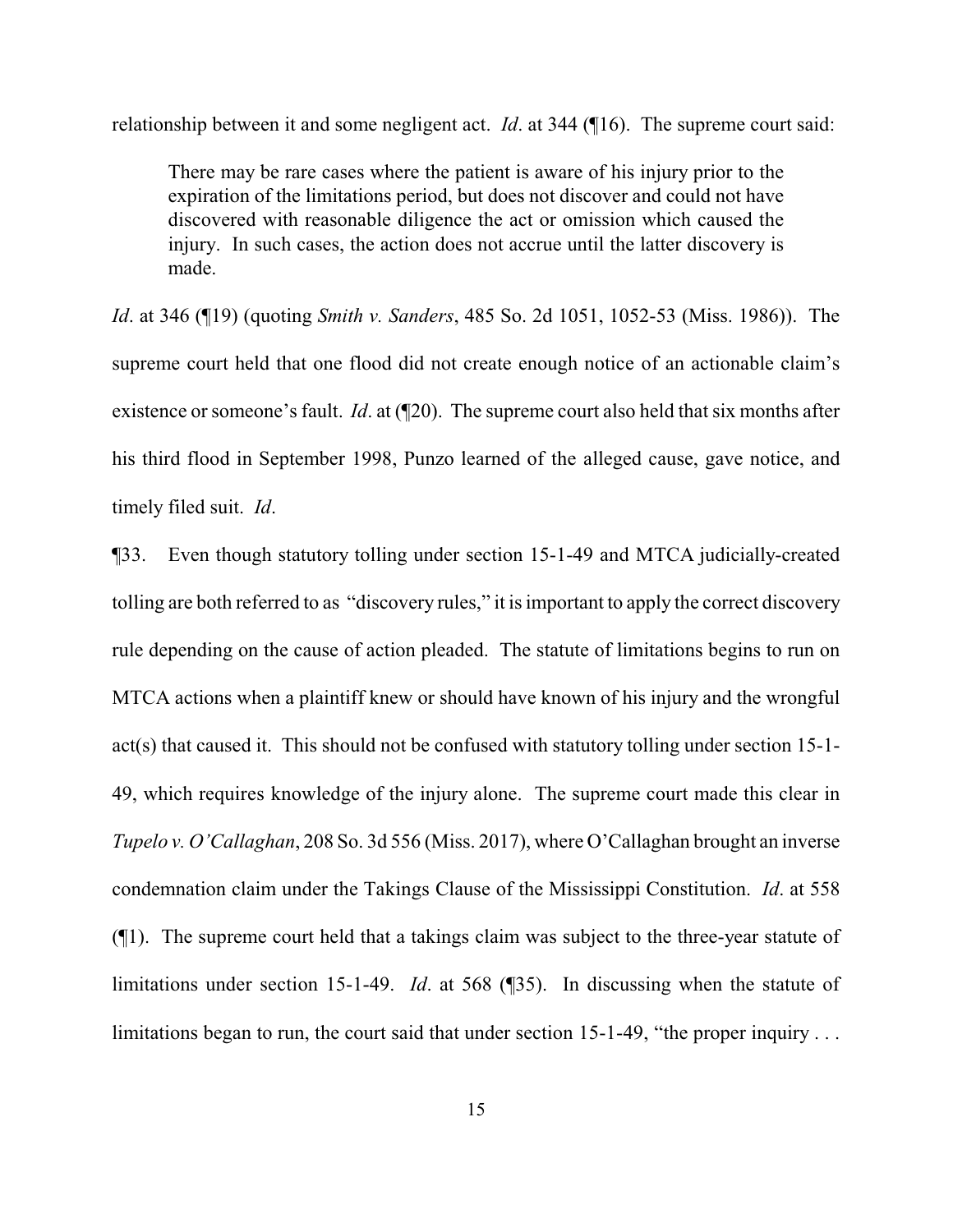was no longer the discovery of the causative relationship between the action and the injury, but the discovery of the injury itself." *Id*. at 569 (¶37) (internal quotation marks omitted). The court noted that a claim such as the one in *Punzo*, which was filed under the MTCA rather than a constitutional-takings claim, "has a different limitations statute and a different discovery rule." *Id*. at n.12. Thus, in Prystupa's MTCA negligence claim, his statute of limitations is to be assessed under MTCA tolling, which looks at when the plaintiff knew or should have known of both the injury and its probable cause, and not tolling under section 15-1-49, which looks only at when the plaintiff knew or should have known of his injury.

# *B. Latent Injury*

¶34. Prystupa acknowledges that his MTCA complaint was subject to the one-year statute of limitations, and he admits that he was aware of his injury through property flooding within that one year. But he claims that it was a "latent" injury that would extend the statute of limitations because he did not know the precise cause of the flooding—a broken pipe—until his plumber expert found it in June 2019. However, neither the law nor the record supports his argument.

¶35. As noted above a latent injury is one in which a duly diligent plaintiff could not discover his harm or injury. "In its most simplistic form, if aggrieved persons do not know of their injury the statute of limitation does not begin running until they 'can reasonably be held to have knowledge of the injury or disease.'" *PPG Architectural Finishes Inc. v. Lowery*, 909 So. 2d 47, 50 (¶9) (Miss. 2005) (quoting *Owens-Illinois Inc. v. Edwards*, 573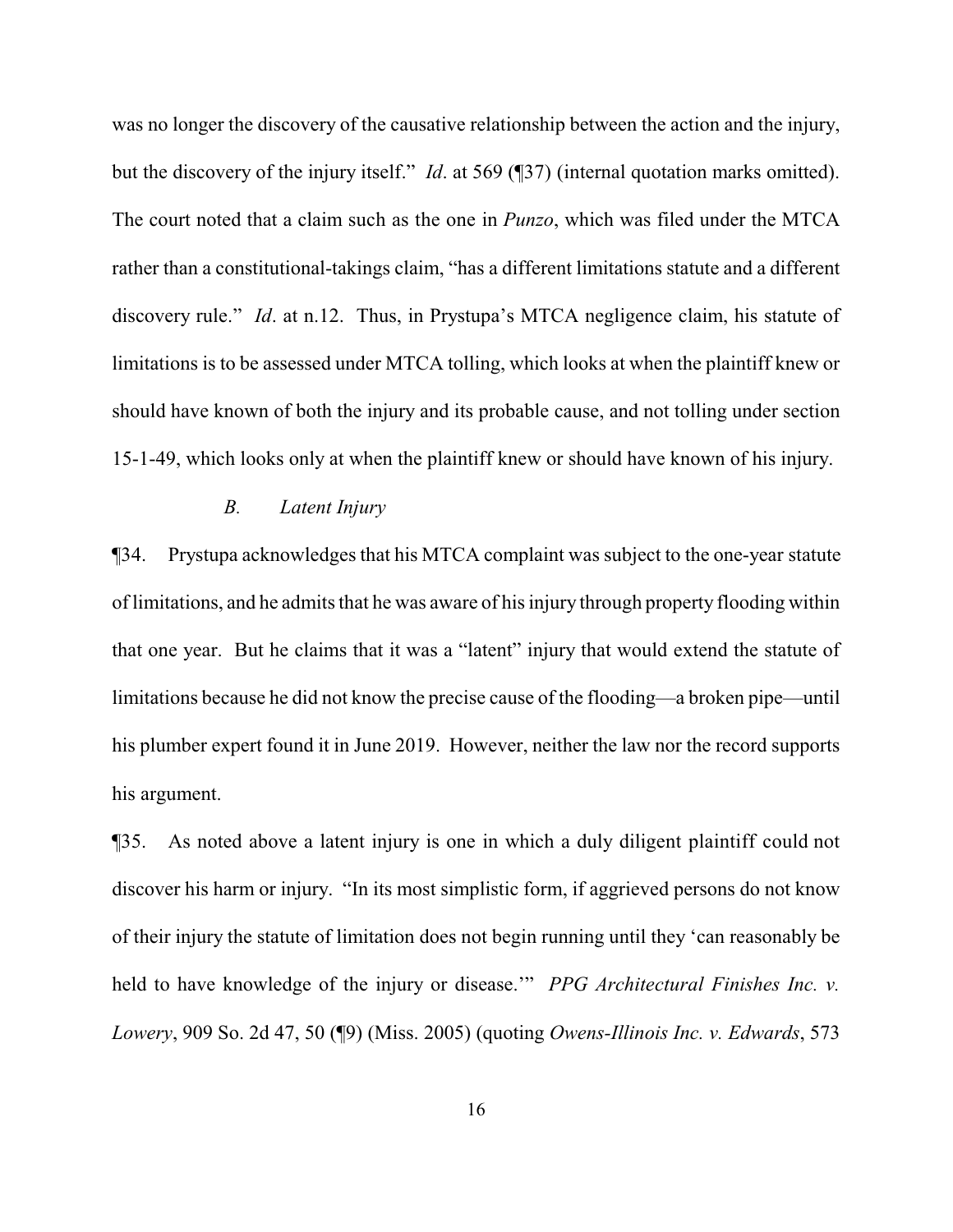So. 2d 704, 709 (Miss. 1990)). In *Lowery*, the supreme court went on to say that "[f]or an injury to be latent it must be undiscoverable by reasonable methods." *Id*. at 51 (¶14). The supreme court "noted that some plaintiffs may require access to medical records to discover the injury." *Id*. (citing *Sarris v. Smith*, 782 So. 2d 721, 725 (¶12) (Miss. 2001)). Still "others might gain enough actual knowledge through personal observation or experience." *Id*. (citing *Robinson v. Singing River Hosp*., 732 So. 2d 204, 208 (¶17) (Miss. 1999)).

¶36. Instructive for this case are appellate court decisions that have dealt with alleged latent property damage injury cases. In *Sims v. Bear Creek Water Association*, 923 So. 2d 230 (Miss. Ct. App. 2006), the Simses noted wet spots in their yard and contacted their water association. *Id*. at 231 (¶1). The association said that their lines were working properly and that the Simses were responsible for any problems between the meter and the house. *Id*. In June 1999, the association examined the waterlines again and Mrs. Sims observed water spewing upward from a break in the main line. *Id*. at (¶2). The Simses contacted an engineer who reported in July 1999 that the movement of the home's foundation may not have been totally due to the break in the water line, but that some of the movement was. *Id*. at 231-32 (¶2). On August 6, 2001, the engineer issued a second report determining that the water leak did cause the Simses' foundation to move, and the Simses filed suit on September 9, 2002. *Id.* at 232 (13). The trial court dismissed their case with prejudice, finding that the statute of limitations had expired, *id*. at (¶4), and on appeal we agreed. *Id*. at 233 (¶10). We held that the Simses knew about the problemwith their foundation and the line leak's contributing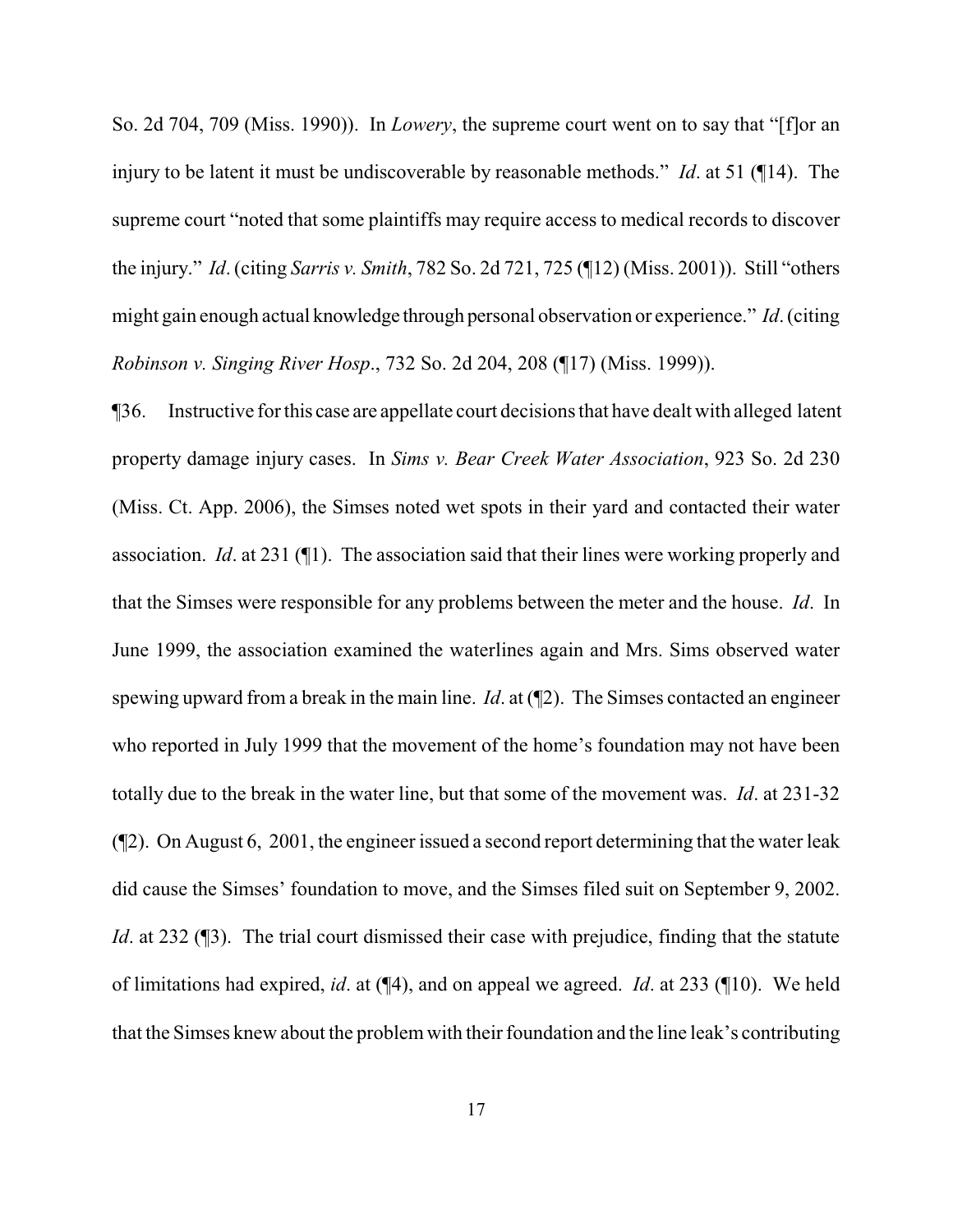cause in July 1999 when they observed the spewing water from the line and by the engineer's first report which was issued before the statute of limitations ran. *Id.* at (¶¶8-10).

¶37. In another property flooding case, *Milam v. Kelly*, 282 So. 3d 682 (Miss. Ct. App. 2019), we reviewed *Punzo* and these subsequent appellate court decisions regarding tolling of a statute of limitations when claims of latent injury are made. Like *Sims*, the cause of action on appeal in *Milam* was his complaint against his neighbors for trespass and the court determined whether Milam's claim was tolled under section 15-1-49. *Id*. at 686 (¶12). On appeal of the circuit court's finding that Milam's statute of limitations was not tolled, this Court reiterated that statutory tolling does not apply unless the injury is latent—when a "plaintiff is precluded from discovering harm or injury because of the secretive or inherently undiscoverable nature of the wrongdoing in question or when it is unrealistic to expect a layman to perceive the injury at the time of the wrongful act." *Id*. at 688 (¶¶18-19) (internal quotation mark omitted). We specifically said that "[i]f a latent injury is not present, the discovery rule would not apply," *id.* at (¶19), and that it is "[t]he specific facts of a case [that] determine whether a plaintiff knew or reasonably should have known that an injury existed." *Id.* at (120).

¶38. We reiterated this principle in *Sturdivant v. Coahoma County*, 303 So. 3d 1124, 1126 (¶1) (Miss. Ct. App. 2020), where we held that a landowner's lack of access to water for her property was not a latent injury and did not toll the three-year statute of limitations for inverse condemnation claims. We said: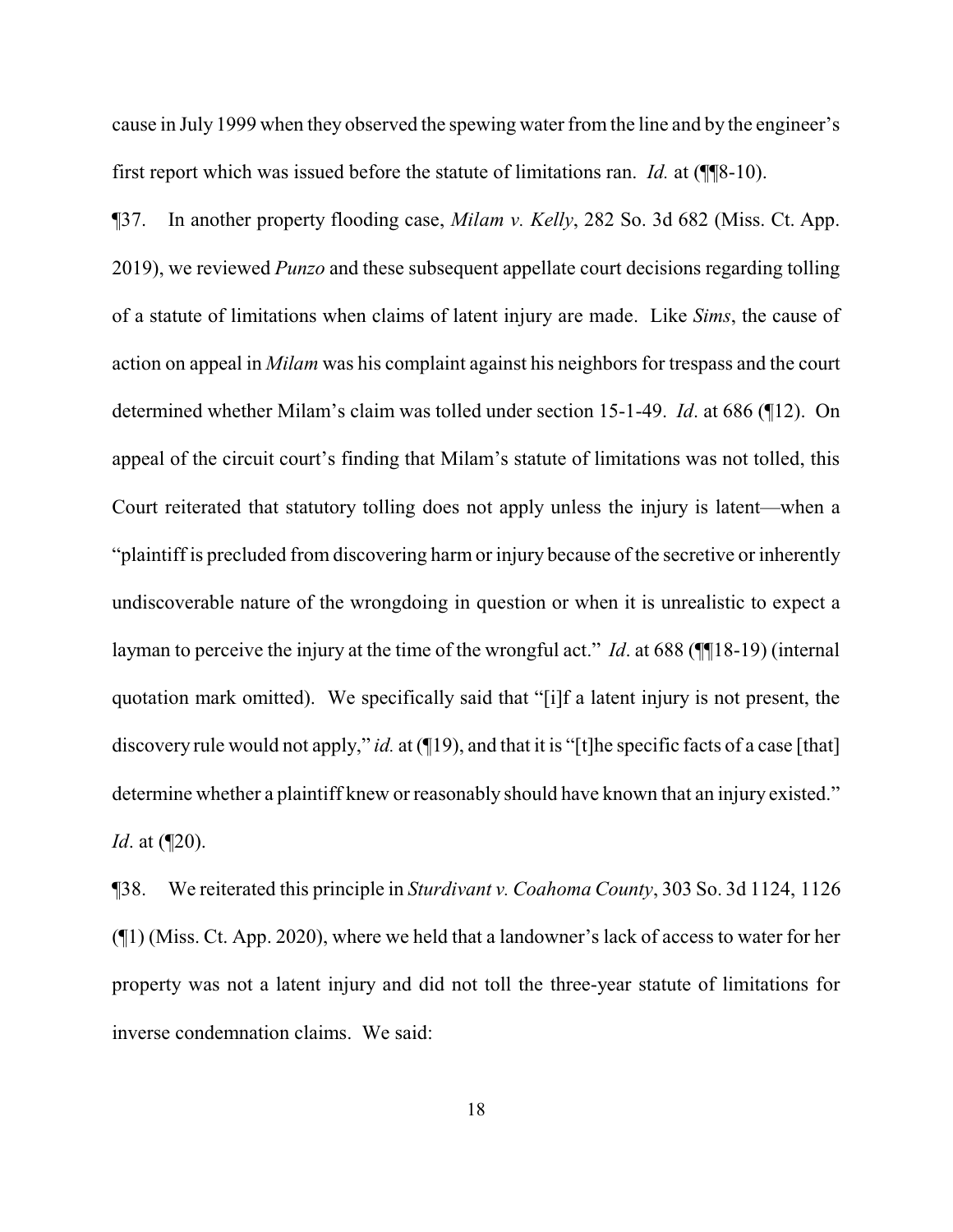There is no "bright line rule" as to whether an injury is latent or not; it depends on whether the plaintiff knew or reasonably should have known that an injury existed which in turn depends on the specific facts of the case. In determining whether a plaintiff knew or should have reasonably known he had an injury, the court considers the actions taken by the plaintiff.

*Id.* at 1132 (¶28) (citations and internal quotations marks omitted).

# *C. Prystupa's Claims of Tolling and Latent Injury*

¶39. "The question of whether a statute of limitation is tolled by the discovery rule turns on the factual determination of what the plaintiff knew and when." *McLeod*, 301 So. 3d at 574 (¶20). Examining Prystupa's actions and knowledge in light of the precedent cited above, we find that unlike *Punzo*, Prystupa was aware of his injury (the flooding of his property) and of its cause (drainage blockage due to the negligent failure to maintain the drainage system by either Rankin County or PRV) by late March 2018, and certainly by April 10, 2018. Prystupa himself noted in the April 2018 claim letter he sent to PRV that he had experienced flooding for a number of reasons, including an "obviously blocked drain." Thus, his injury (flooding to his property) was not latent. Prystupa had also clearly determined by that time that the blockage in the drainage systemwas the result of a lack of inspection and/or maintenance by either Rankin County or PRV. Prystupa contacted both in the spring of 2018 and had continued contacts with both thereafter. In September 2018, Rankin County confirmed the drain blockage and even identified its location although it claimed it could not repair the pipe because it was not on Rankin County's right of way. In January 2019, PRV wrote to Prystupa giving him the rationale for its position that any repair was Rankin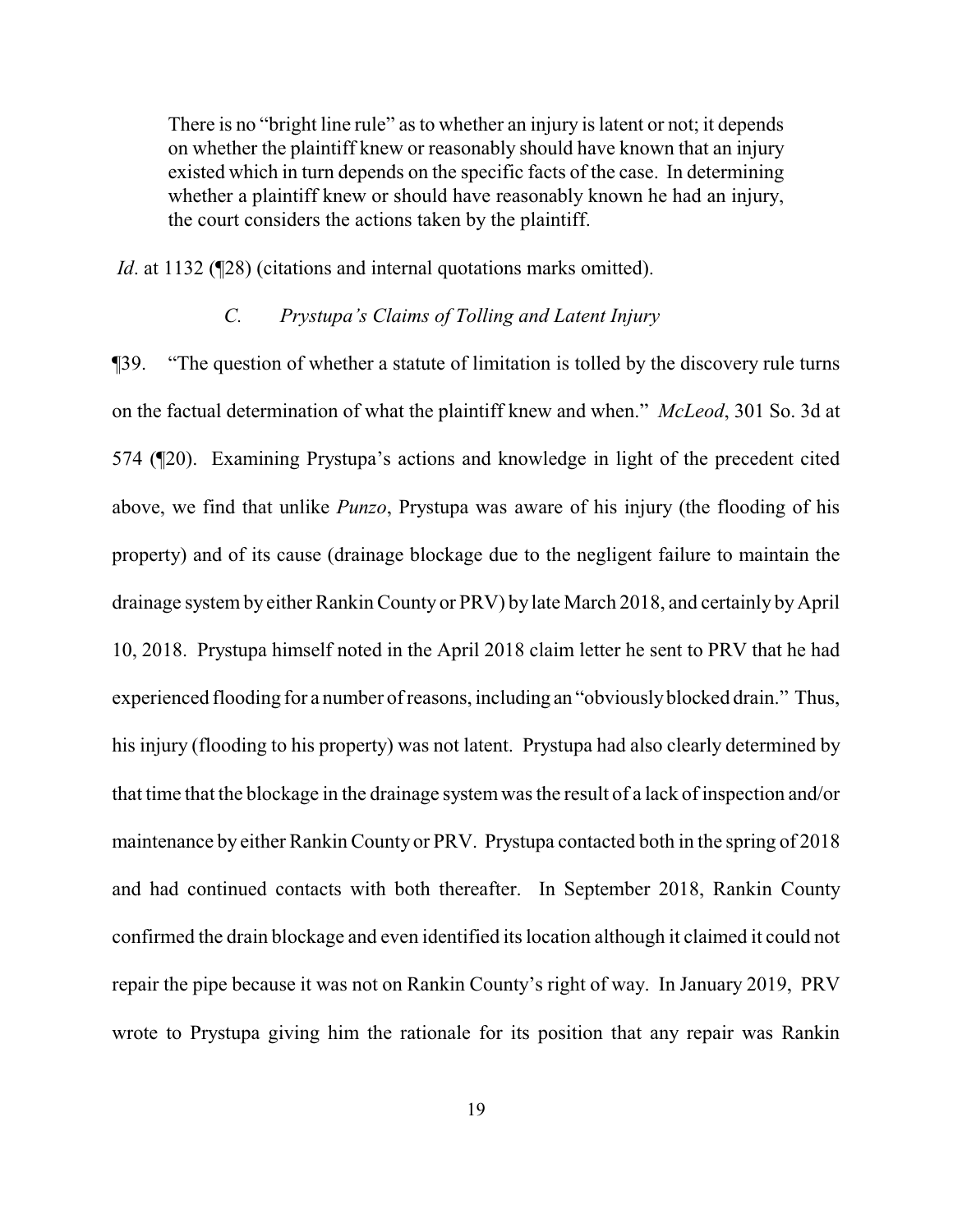County's responsibility, while also claiming that it had found no blockage. At that point, the two potential wrongdoers were pointing fingers at each other for responsibility of Prystupa's injury when there was still four months left on Prystupa's one-year statute of limitations. He could have sent any additional notices and/or filed suit at that time. <sup>9</sup> Unlike the plaintiff in *Punzo*, who initially thought his flooding was natural, Prystupa knew his was not, and that it was caused by a negligent lack of maintenance by one of two parties. Thus, under the principles of MTCA tolling, Prystupa knew of his injury and its cause in April 2018. Because he had knowledge of all the elements of his claimed tort, the statute of limitations on his claim began to run at that time and was not tolled.

¶40. Prystupa argues that he could not file suit until June 2019 when he discovered that a crushed pipe was the cause of the drain blockage. However, Prystupa knew he had flooding from a blocked drain, among other things, in April 2018. He admitted that he observed heavy flows of water due to the failure to repair the "pipe, culvert, or ditch" behind the property. In his April 2018 letter to PRV he said that the drain to the property was collapsed and that the "drain is obviously blocked." This was confirmed for him and the blocked pipe's location was even identified by county personnel in September 2018. Prystupa had no more information in June of 2019 than he had in September 2018. But he did not file a lawsuit until March 2, 2020. Accordingly, we find that Prystupa's injury was not latent and

<sup>9</sup> Prystupa could have filed suit against PRV based on what Rankin County told him in September 2018, and definitely by March 2019, when Rankin County reiterated its position that there was a blockage but it could not make any repair.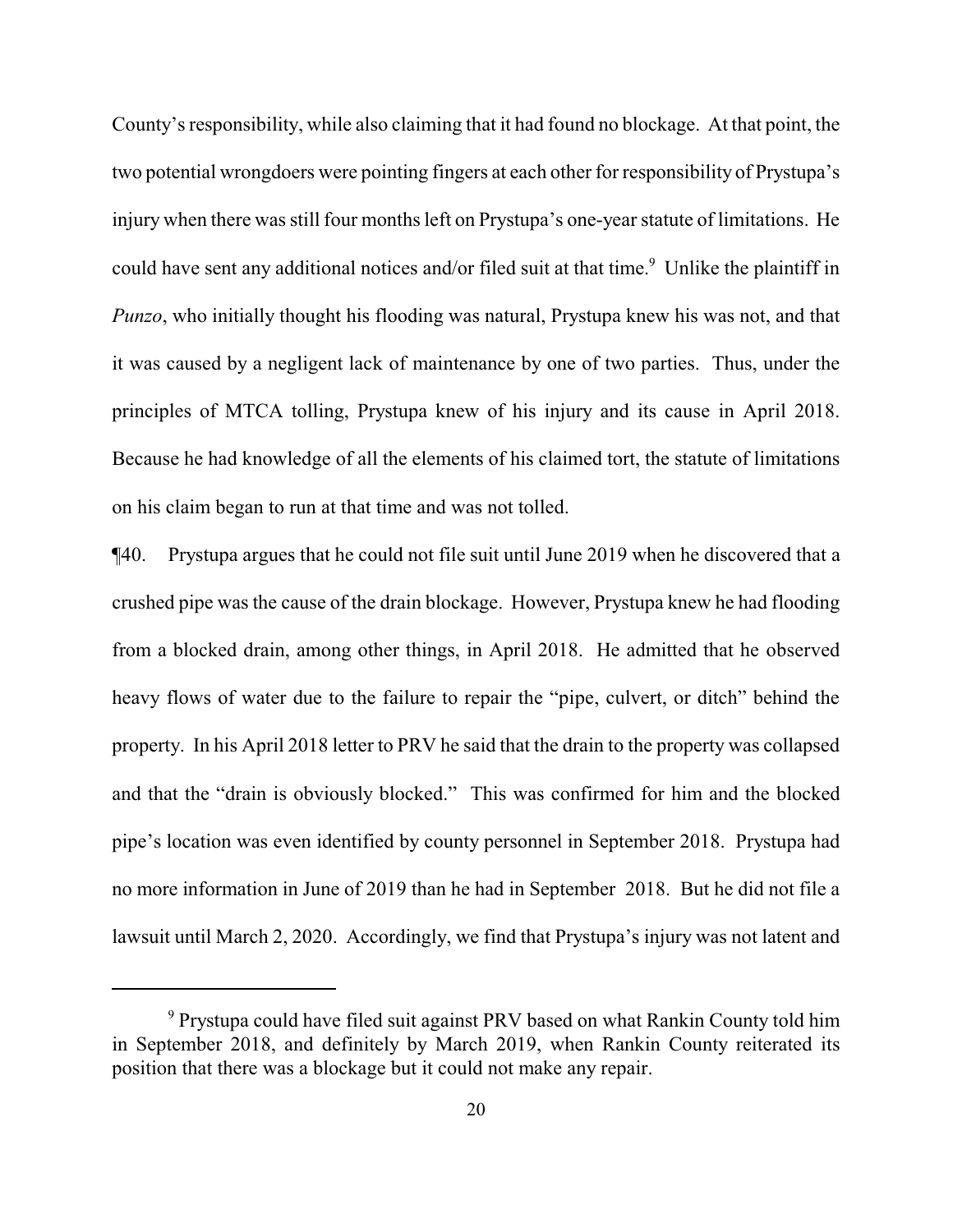because Prystupa knew of his injury and the alleged negligence that caused it, the one-year statute of limitations was not tolled by the MTCA discovery rule.

#### *D. Calculation of Statutes of Limitations*

¶41. Having determined that there was no tolling of Prystupa's claims, we next determine when Prystupa's statute of limitations expired against PRV and then against Rankin County. Because both are governmental entities, Prystupa's claims were subject to a one-year statute of limitations. Here, Prystupa knew of the flooding in February 2018 and had an assessment of his damage prepared in March 2018. At that time, he suspected that either PRV or Rankin County, both MTCA entities, caused his damage due to their negligent maintenance of the drainage system. Giving Prystupa the benefit of the doubt as did the circuit court, the MTCA one-year statute of limitations for filing suit began to run at the latest by April 10, 2018, and expired on April 10, 2019. The deadline for filing suit, however, depended upon when, during that one year period, the notice of claim letters were sent and the tolling for giving notice that the statute provides.

 $\P$ 42. Section 11-46-11(3)(a) tolls the one year for a maximum of ninety-five days after notice is given. Section 11-46-11(3)(b) provides:

No action whatsoever may be maintained by the claimant until the claimant receives a notice of denial of claim or the tolling period expires, whichever comes first, after which the claimant has an additional ninety (90) days to file suit.

Prystupa's attorney sent a formal notice of claim to PRV on October 17, 2019. That notice letter was clearly sent after the expiration of the one-year statute of limitations that had begun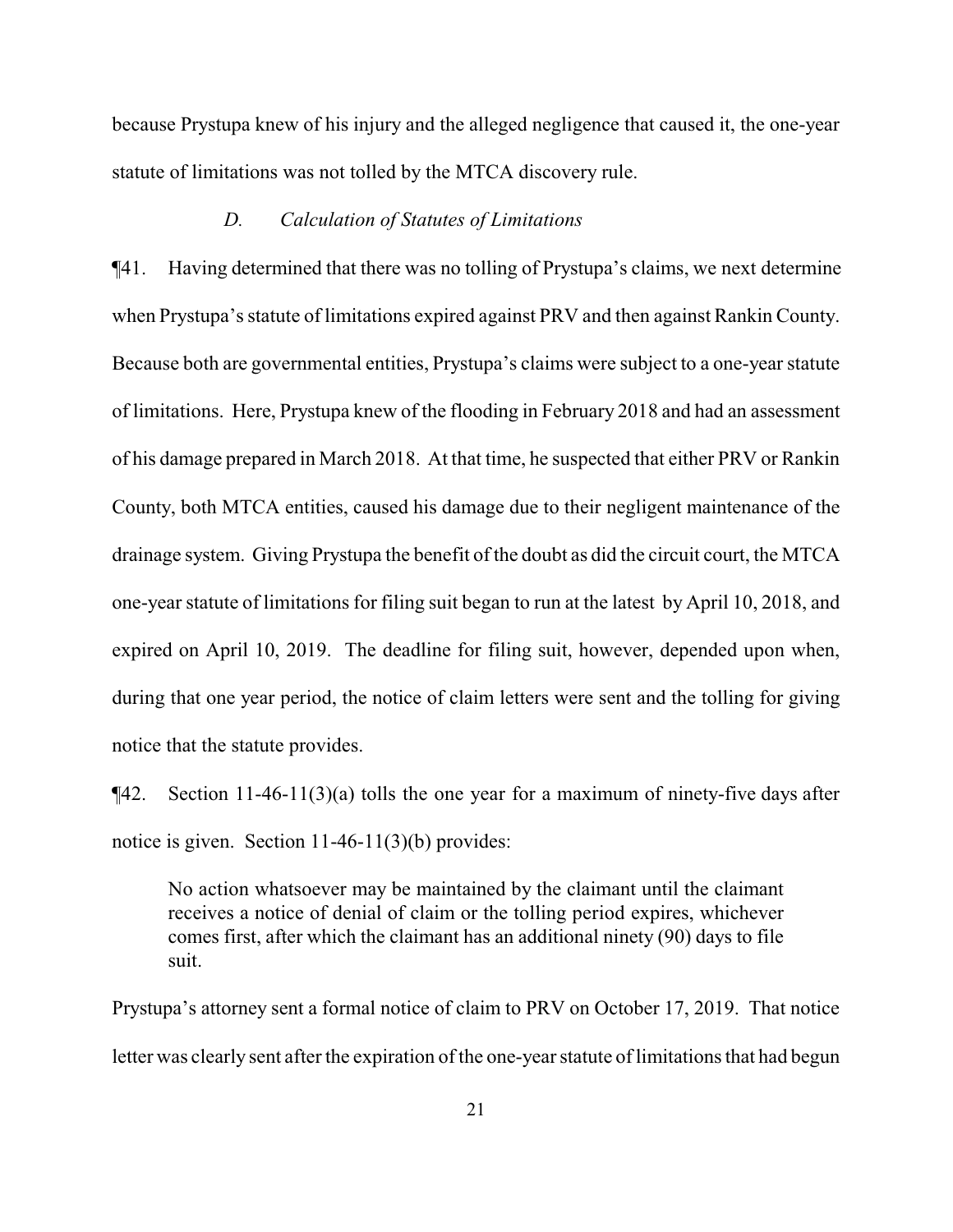in April 2018. Using that notice, Prystupa's suit against PRV would be barred. Unfortunately, even using Prystupa's April 10, 2018 letter as his notice of claim, Prystupa's suit against PRV was still barred. Applying the ninety-five day tolling for notice, Prystupa's claim against PRV was tolled from the April 10, 2018 notice until Monday, July 16, 2018. Extending the statute of limitations an additional ninety days for filing, Prystupa then had until October 14, 2019, to file suit. He failed to do so. Accordingly, his March 2, 2020 complaint against PRV was untimely.

¶43. His claims against Rankin County were also barred because he sent no notice of a claim during the one-year statute of limitations period. Prystupa knew that there was flooding on his property because of blockage of a drain in his yard by April 2018 at the latest. In August 2018,Wells encouraged Prystupa to file a claim with Rankin County in addition to his claim against PRV. But he did not. In September 2018, county personnel identified the location of the blockage but claimed it was outside the boundaries of Rankin County's easement. However, on January 23, 2019, Wells contradicted Rankin County, saying that it had the authority to repair the damaged pipe. The plumber's determination in June 2019 that the pipe was crushed did nothing to resolve the issue of who had the authority and responsibility to repair the pipe at that location. Prystupa did not send a notice of claim to Rankin County until October 17, 2019, long after the one-year statute of limitations had lapsed. He did not file suit until March 2, 2020. Accordingly, the circuit court did not err in determining that Prystupa's claims against Rankin County and PRV were barred by the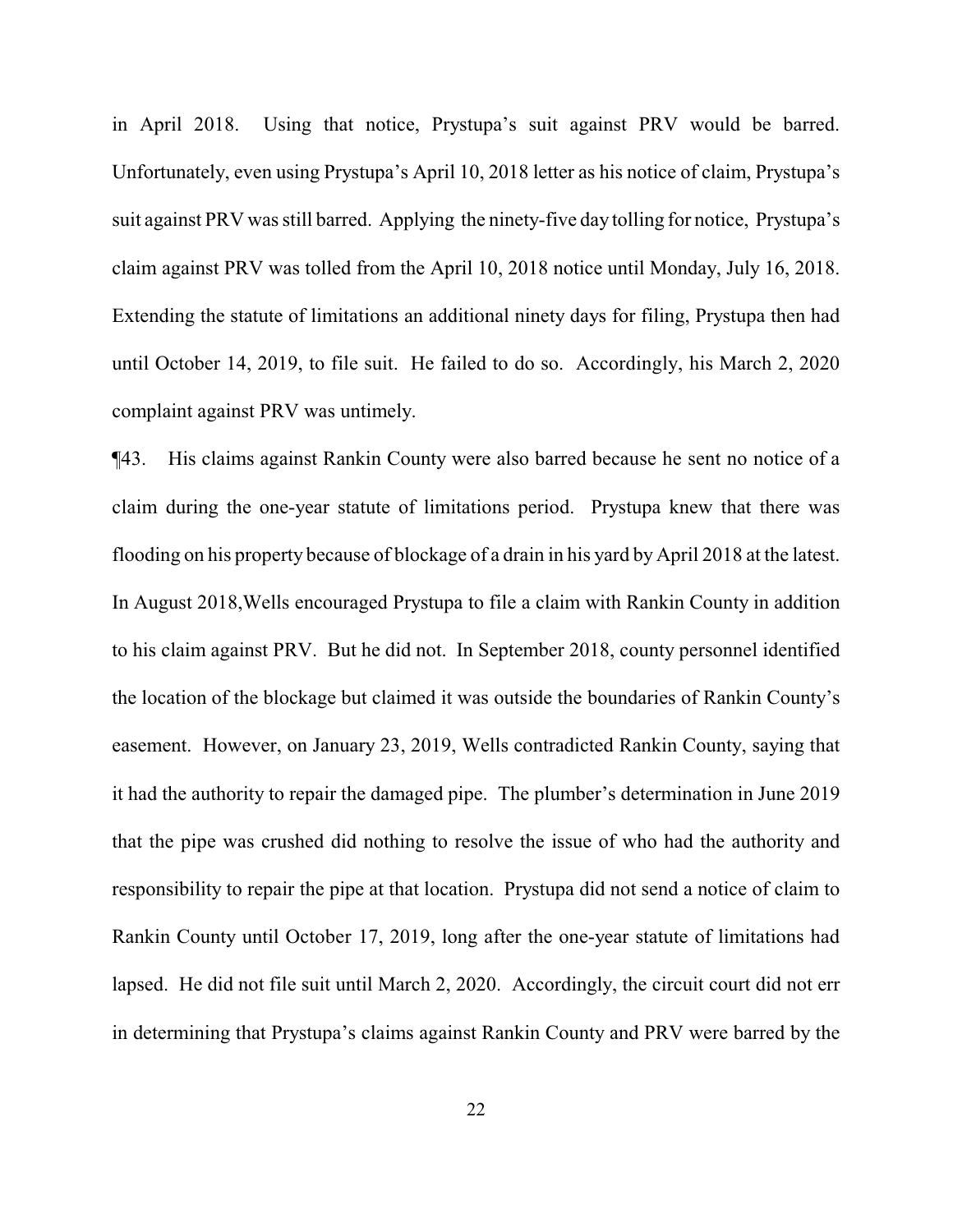statute of limitations.

# **II. Whether the circuit court erred in denying Prystupa's Rule 59(e) motion and his supplemental motion for leave to amend his complaint.**

¶44. Prior to the circuit court's dismissal of his complaint, Prystupa filed a motion for leave to amend it to add claims of nuisance and trespass. However, Prystupa did not notice his motion for hearing and failed to mention it the hearing on PRV and Rankin County's motions to dismiss.<sup>10</sup> Eleven days after the circuit court dismissed the complaint with prejudice, Prystupa filed a motion to alter or amend its judgment pursuant to Mississippi Rule of Civil Procedure  $59(e)$ .<sup>11</sup> In his motion, Prystupa argued that PRV had fraudulently concealed evidence of its negligence. The day after he filed his Rule 59(e) motion, Prystupa filed a supplemental motion to amend which included the substance of his first motion to amend (to add claims of nuisance and trespass) and an added request to plead fraudulent concealment and a cause of action for inverse condemnation or taking. After denying Prystupa's Rule

<sup>&</sup>lt;sup>10</sup> Prystupa's first motion for leave to amend his complaint could be viewed as abandoned. Under Rule 2.04 of the Uniform Rules of Circuit and CountyCourt Practice, the movant has a duty to pursue a motion to hearing and decision. "Failure to pursue a pretrial motion to hearing and decision before trial is deemed an abandonment of that motion." URCCC 2.04. This applies to a motion to amend a complaint. *See Harrison v. B.F. Goodrich Co.*, 881 So. 2d 288, 293 (¶23) (Miss. Ct. App. 2004) (plaintiff's motion to amend filed while motion for summary judgment was under advisement but not noticed or brought to the court's attention was seen as abandoned); *see also Illinois Cent. R.R. Co. v. Moore*, 994 So. 2d 723, 727 n.9 (Miss. 2008) (failure to pursue a pretrial motion to hearing and decision before trial is deemed an abandonment of that motion).

 $11$  Motions to alter or amend a judgment must be filed within ten days after the judgment is entered. M.R.C.P. 59(e). Prystupa's motion was timely filed because the tenth day after the judgment was entered fell on a Sunday. *See* M.R.C.P. 6(a).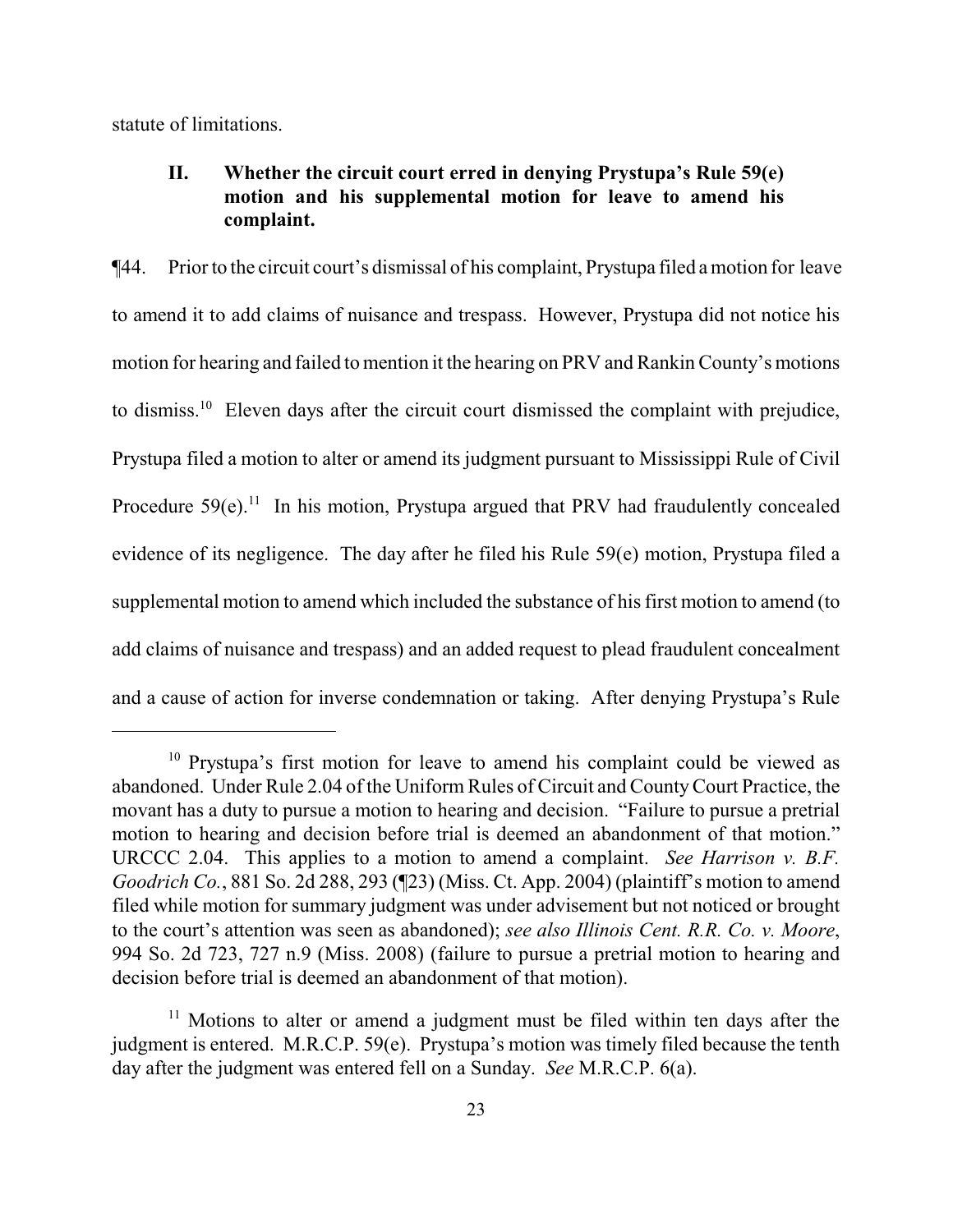59(e) motion, the circuit court also denied Prystupa's supplemental motion to amend his complaint. On appeal, Prystupa argues that the circuit court erred in denying both motions.

#### *A. Denial of Motion to Alter or Amend Judgment*

¶45. To prevail on a Rule 59(e) motion, Prystupa needed to show "(i) an intervening change in controlling law, (ii) [the] availability of new evidence not previously available, or (iii) [the] need to correct a clear error of law or to prevent manifest injustice." *Brooks v. Robertson*, 882 So. 2d 229, 233 (¶15) (Miss. 2004). Prystupa argued that the circuit court should grant his Rule 59(e) motion to prevent a manifest injustice. On appeal, he frames the "injustice" as the refusal to allow him to assert a new takings claim which is governed by a three-year statute of limitations. However, in the Rule 59(e) motion that he presented to the trial court, Prystupa only argued that the manifest injustice arose based on his allegation that PRV fraudulently concealed claim. According to Prystupa, PRV's concealment occurred when it told him that its maintenance personnel sent a camera through the system and determined that the drain was not clogged, when in fact Prystupa later learned that a pipe was crushed. Prystupa did not argue to the circuit court that he had a takings claim and that to deny it would be manifestly unjust.

¶46. The circuit court did not err when it denied Prystupa's Rule 59(e) motion. The circuit court had correctly found that Prystupa's MTCA claims of negligence were barred by the statute of limitations. Prystupa never asserted that the statute of limitations was tolled because of any alleged fraudulent concealment by PRV until he filed his Rule 59(e) motion.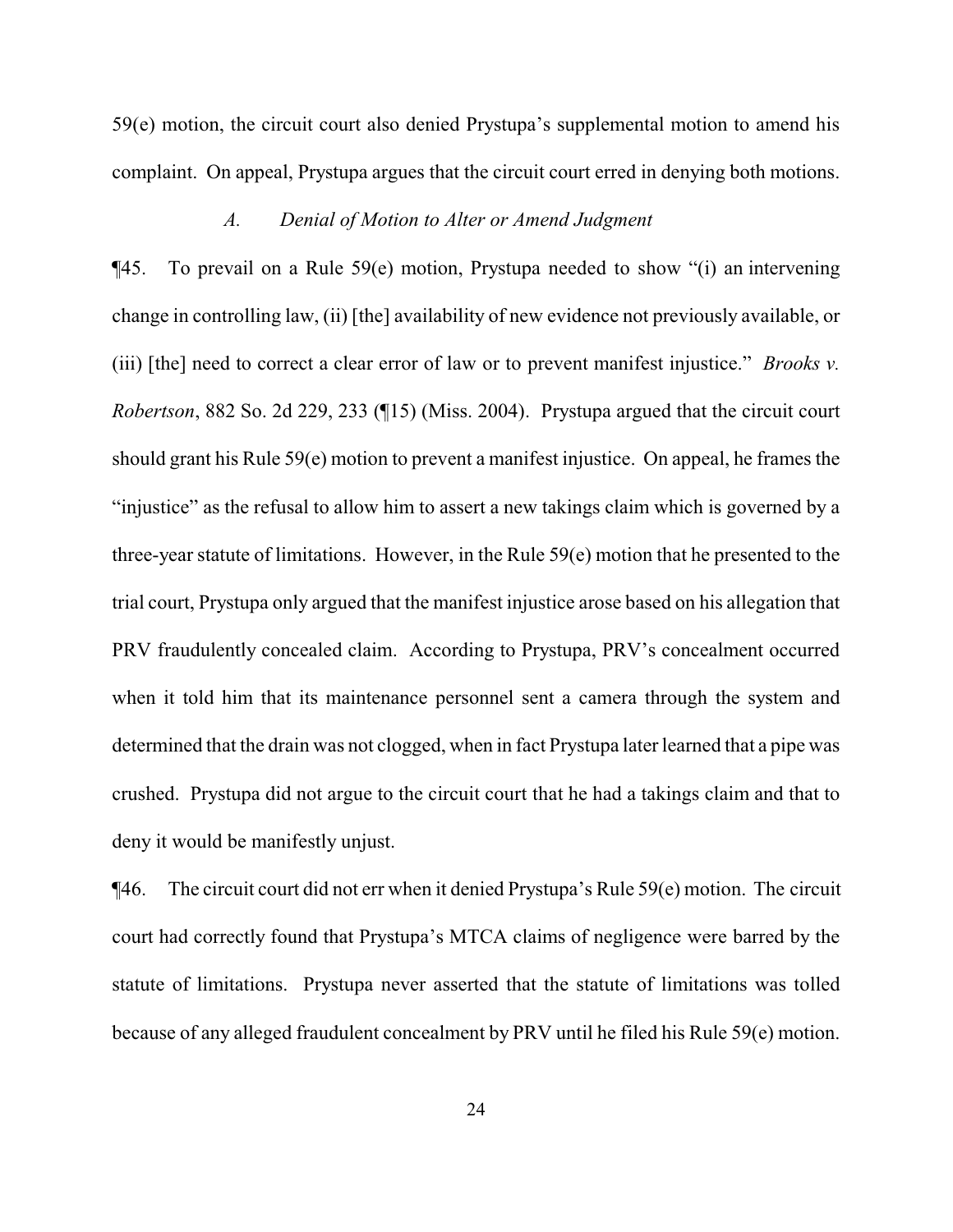But the information he based his allegation upon was not newly discovered. He knew about it before he filed his complaint and responded to the motions to dismiss.

 $\P$ 47. Moreover, "to prove fraudulent concealment, the plaintiff must show (1) the defendant engaged in an affirmative act or conduct designed to prevent, and which does prevent, discovery of a claim, and (2) due diligence was performed on the plaintiff's part to discover the defendant's fraud." *Neyland v. Timberland Mgmt. Servs. Inc*., 167 So. 3d 1272, 1278 (¶20) (Miss. Ct. App. 2014) (citing *Stephens v. Equitable Life Assurance Soc'y of the U.S.*, 850 So. 2d 78, 83-84 (¶18) (Miss. 2003)). Prystupa provided no evidence that PRV's maintenance crew had *not* checked the line or that PRV intended to prevent him from discovering his cause of action and miss the statute of limitations. Additionally, the record shows that even if Prystupa suspected that PRV was lying about its investigative efforts in January 2019, he still learned in June 2019 that the drain was crushed. That was well before the statute of limitations expired in October 2019. Thus the circuit court did not abuse its discretion when it denied Prystupa's Rule 59(e) motion.

#### *B. Denial of Supplemental Motion to Amend Complaint*

¶48. Prystupa also argues that the circuit court erroneouslydenied his supplemental motion to amend his complaint to include a takings claim. Again, we disagree.

¶49. "Motions for leave to amend a complaint are left to the sound discretion of the trial court." *Webb v. Braswell*, 930 So. 2d 387, 392 (¶8) (Miss. 2006). "This Court reviews such determinations under an abuse of discretion standard and unless convinced that the trial judge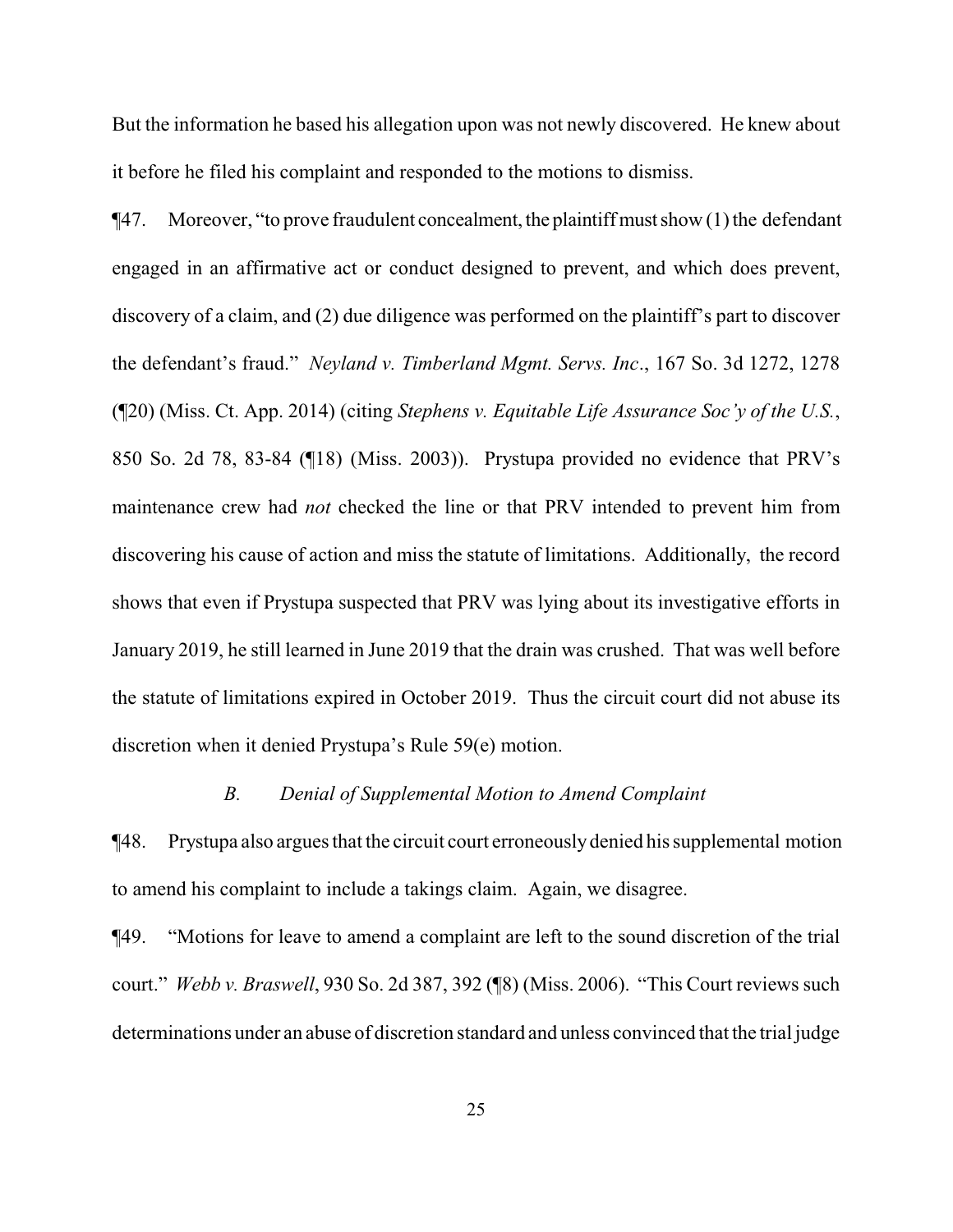abused his discretion, we are without authority to reverse." *Warnock & Assocs. LLC v. Canton*, 328 So. 3d 1254, 1265-66 (¶31) (Miss. Ct. App. 2021). Although motions to amend have been liberally granted, leave to amend is conditioned on "the absence of any apparent or declared reason—such as undue delay, bad faith or dilatory motive on the part of the movant, repeated failure to cure deficiencies by amendments previously allowed, undue prejudice to the opposing party by virtue of allowance of the amendment, futility of the amendment, etc." *Webb*, 930 So. 2d at 393 (¶9). Additionally, "[a]pplications to amend the pleadings should be prompt and not the result of lack of diligence." *Harris v. Miss. Valley State Univ*., 873 So. 2d 970, 991 (¶64) (Miss. 2004).

¶50. We encountered a situation similar to Prystupa's in *Lampkin v. Thrash*, 81 So. 3d 1193 (Miss. Ct. App. 2012). In that case, homeowners (the Lampkins) sued their construction company (Thrash) for negligence and breach of warranty in the construction of their home. *Id*. at 1194-95 (¶1). The home was built in 1999 and started shifting and developing cracks in 2000. *Id*. at 1195 (¶2). The Lampkins hired engineers over the years who advised them to make different repairs. *Id*. at ( $\P$ 3-4). When the foundation deterioration continued, the Lampkins finally sued Thrash in 2010, and they later asserted that theydelayed filing suit "because [the owner] Thrash continued to represent that he would improve the property." *Id*. at (¶5). Thrash filed a motion to dismiss based on the expiration of the applicable six-year statute of repose. *Id*. at (¶6). Finding that the statute of repose had expired, the circuit court granted Thrash's motion. *Id*. The Lampkins then filed a motion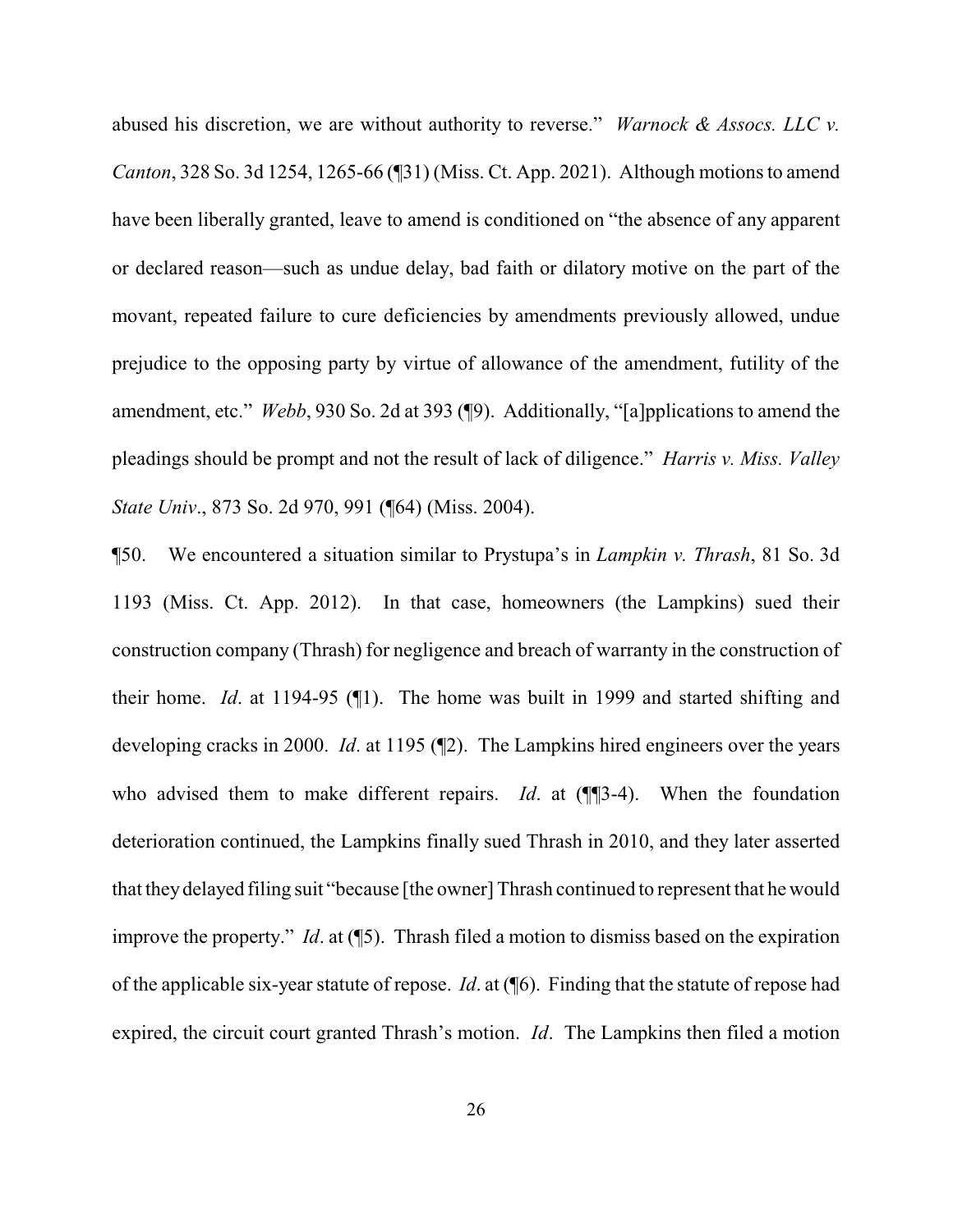to reconsider and a motion to amend. *Id*. The circuit court denied both. *Id*. On appeal, after finding that the circuit court had not erred in finding the case barred by the statute of repose, *id*. at 1198 (¶17), we reviewed its denial of the Lampkins' motion for reconsideration and motion to amend their complaint. *Id*. at 1199 (¶20). We treated the motion for reconsideration as a motion to amend the judgment and reviewed it under an abuse-ofdiscretion standard. *Id*. at (¶21). Thrash argued that the case had been dismissed with prejudice, so there was nothing to amend, noting that the motion to amend to include a fraudulent-concealment claim was made after the case had been barred by the statute of limitations. *Id*. at (¶22). The Lampkins countered that they sought reconsideration and amendment of the complaint in order "to achieve justice." *Id*. We found that the motion for reconsideration and motion to amend the complaint "failed to direct the circuit court's attention to any new evidence not previously available in the two prior complaints, and the motions also failed to provide any errors of law or show manifest injustice." *Id*. at 1200 (¶23). We found that the circuit court did not abuse its discretion when it denied both motions. *Id*.

¶51. Prystupa's procedural history is similar in that he did not raise fraudulent concealment or the new takings claim until after the motion to dismiss had been granted. Prystupa gives no reason why these claims could not have been raised prior to dismissal. Prystupa filed an initial motion to amend his complaint when PRV and Rankin County filed their motions to dismiss on statute-of-limitations grounds. But in that motion, Prystupa only sought to add